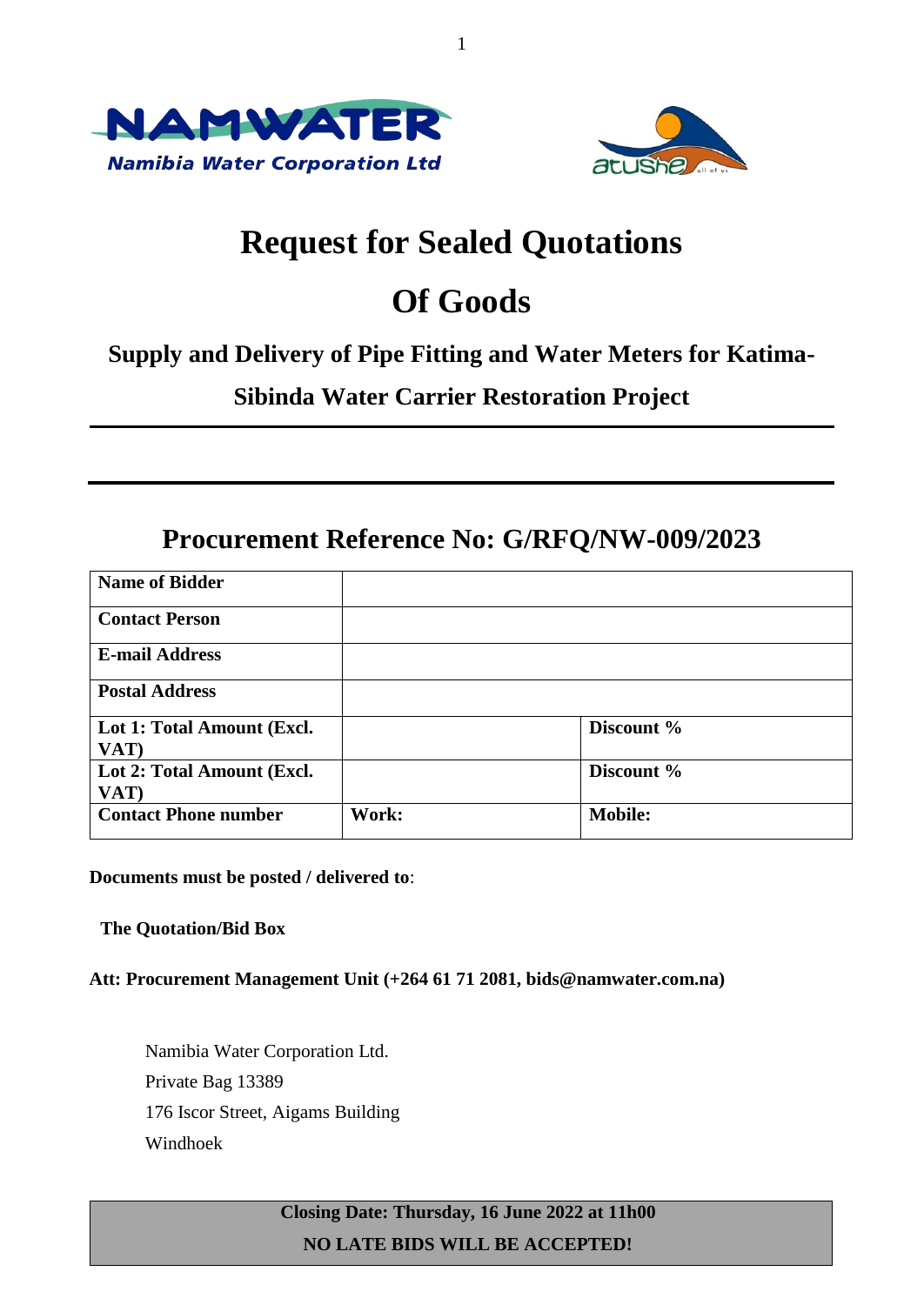



Namibia Water Corporation Ltd. Private Bag 13389, Windhoek, Namibia Tel: +264 61 71 2066 Fax: +264 61 21 0741

## **Letter of Invitation**

**[Name and Address of Bidder\_\_\_\_\_\_\_\_\_\_\_\_\_\_\_\_\_\_\_\_\_\_\_\_\_\_\_\_\_\_\_\_\_\_\_\_\_\_\_\_\_\_\_\_\_\_\_\_\_\_\_]**

**Procurement Reference Number: G/RFQ/NW-009/2023**

**23 May 2022**

2

Dear Bidder,

# **Supply and Delivery of Pipe Fitting and Water Meters for Katima-Sibinda Water Carrier Restoration Project**

NamWater invites you to submit your best quote for the items described in detail hereunder.

Any resulting contract shall be subject to the terms and conditions referred to in the document.

Queries, if any, should be addressed to Procurement Management Unit (Tel: +264 61 71 2081, Email: [bids@namwater.com.na\)](mailto:bids@namwater.com.na) Private Bag 13389 Windhoek, Namibia.

Please prepare and submit your quotation in accordance with the instructions given or inform the undersigned if you will not be submitting a quotation.

Yours faithfully, Procurement Management Unit

PMU

2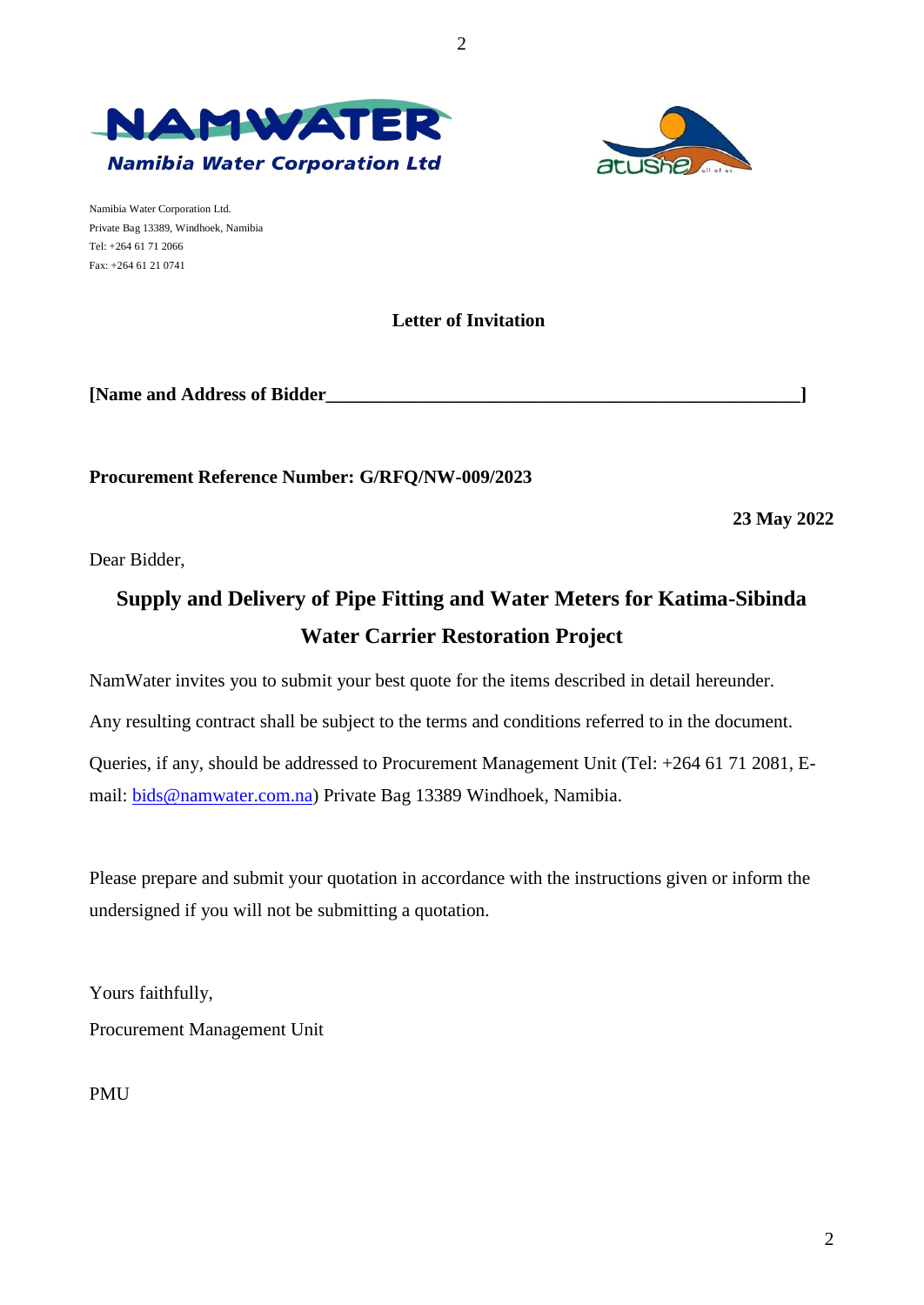# **1. SECTION I: INSTRUCTIONS TO BIDDERS**

## **1. Rights of Public Entity**

NamWater reserves the right:

- (a) to split the contract as per the lowest evaluated cost per item, or
- (b) to accept or reject any quotation; and
- (c) to cancel the quotation process and reject all quotations at any time prior to contract award.

## **2. Preparation of Bids**

You are requested to quote for the items mentioned in Section III by completing, signing and returning:

- (a) The List of Goods and Price Schedule;
- (b) The Specifications and Compliance Sheet; and
- (c) Any other attachment deemed appropriate.

You are advised to carefully read the complete Request for Sealed Quotations document,

including the Special Conditions of Contract in Section VII, before preparing your quotation.

The standard forms in this document may be retyped for completion but the Bidder is responsible for their accurate reproduction.

## **3. Validity of Bids**

The offer validity period shall be **90 days** from the date of submission deadline.

## **4. Eligibility Criteria**

To be eligible to participate in this Quotation exercise, you should:

- (a) have a valid company Registration Certificate;
- (b) have an original valid good Standing Tax Certificate;
- (c) have an original valid good Standing Social Security Certificate;
- (d) Have a valid certified copy of Affirmative Action Compliance Certificate, proof from Employment Equity Commissioner that bidder is not a relevant employer, or exemption issued in terms of Section 42 of the Affirmative Action Act, 1998;
- (e) submit signed Bid-securing Declaration;
- (f) An undertaking on the part of the Bidder that the salaries and wages payable to its personnel in respect of this proposal are compliant to the relevant laws, Remuneration Order, and Award, where applicable and that it will abide to subclause 4.6 of the General conditions of Contract if it is awarded the contract or part thereof.

1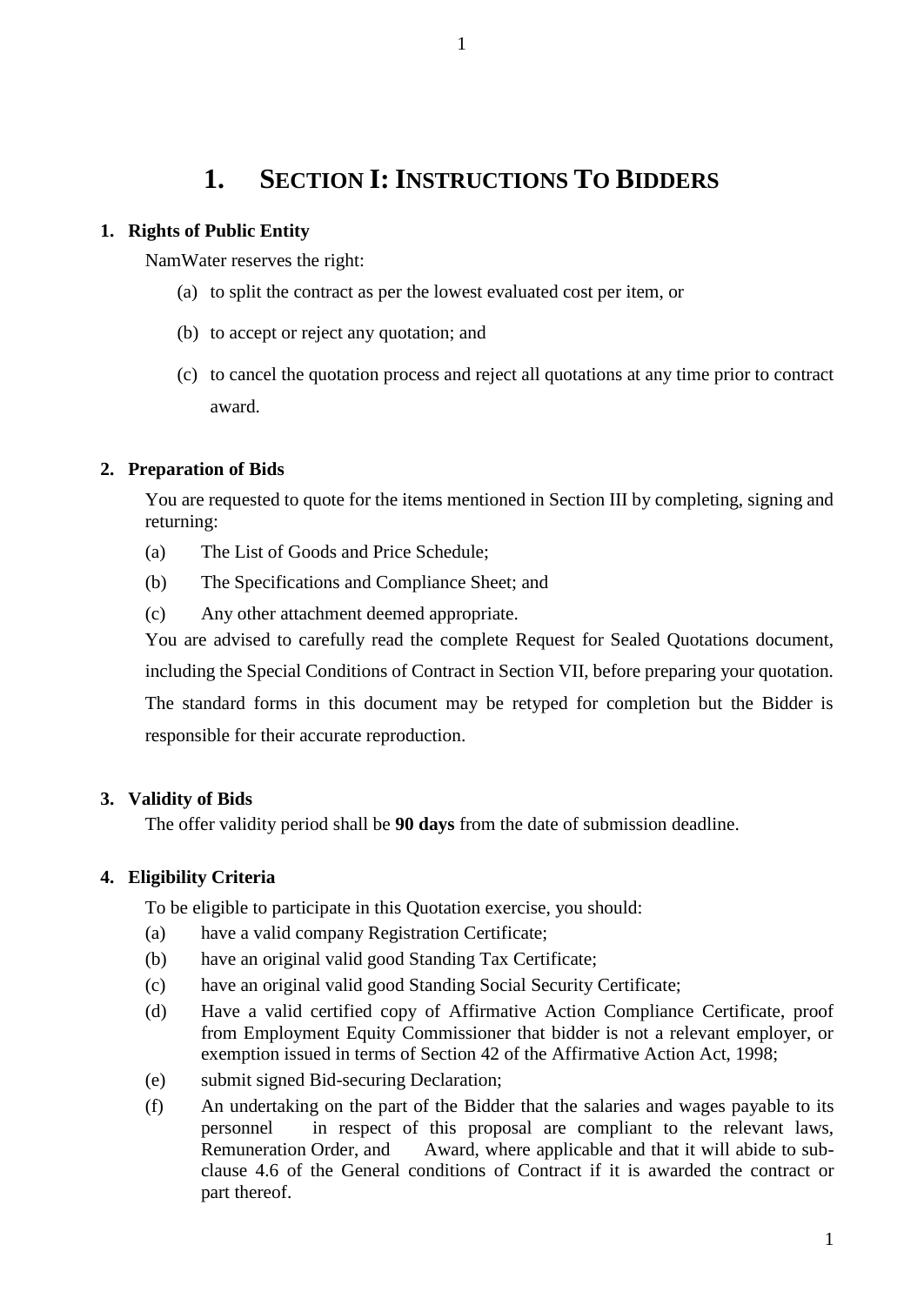## **The obligatory documents indicated above, are acceptable as follows:**

- A valid original document; or
- A valid certified copy of an original document, as certified by the Namibia Police.

### **5. Bid Securing Declaration**

Bidders are required to subscribe to a Bid Securing Declaration for this procurement process.

## **6. Delivery**

Delivery shall be **4 weeks** after acceptance*/*issue of Purchase Order. Deviation in delivery period shall not be accepted.

## **7. Sealing and Marking of Bids**

Quotations should be sealed in a single envelope, clearly marked with the Procurement Reference Number, addressed to NamWater with the Bidder's name and contact information at the back of the envelope.

## **8. Submission of Bids**

Quotations should be deposited in the Quotation/Bid Box located at Namibia Water Corporation Ltd Head office, Private Bag 13389, 176 Iscor Street, Aigams Building, Windhoek, not later than **16 June 2022 at 11h00**. Offers by post or hand delivered should reach Private Bag 13389 by the same date and time at latest. Late Offers will be rejected.

## **Quotations received by e-mail will not be considered.**

#### **9. Opening of Bids**

Bids will be opened internally by NamWater representatives immediately after the closing time referred to in instruction 8 above. A record of the Quotation Opening stating the name of the bidders, the amount quoted, the presence or absence of a Bid Securing Declaration, will be posted on the website of NamWater and available to any bidder on request within three working days of the Opening.

### **10. Evaluation of Bids**

NamWater shall have the right to request for clarifications in writing during evaluation. Offers that are substantially responsive shall be compared on the basis of price or ownership cost, subject to Margin of Preference where applicable, to determine the lowest evaluated quotation.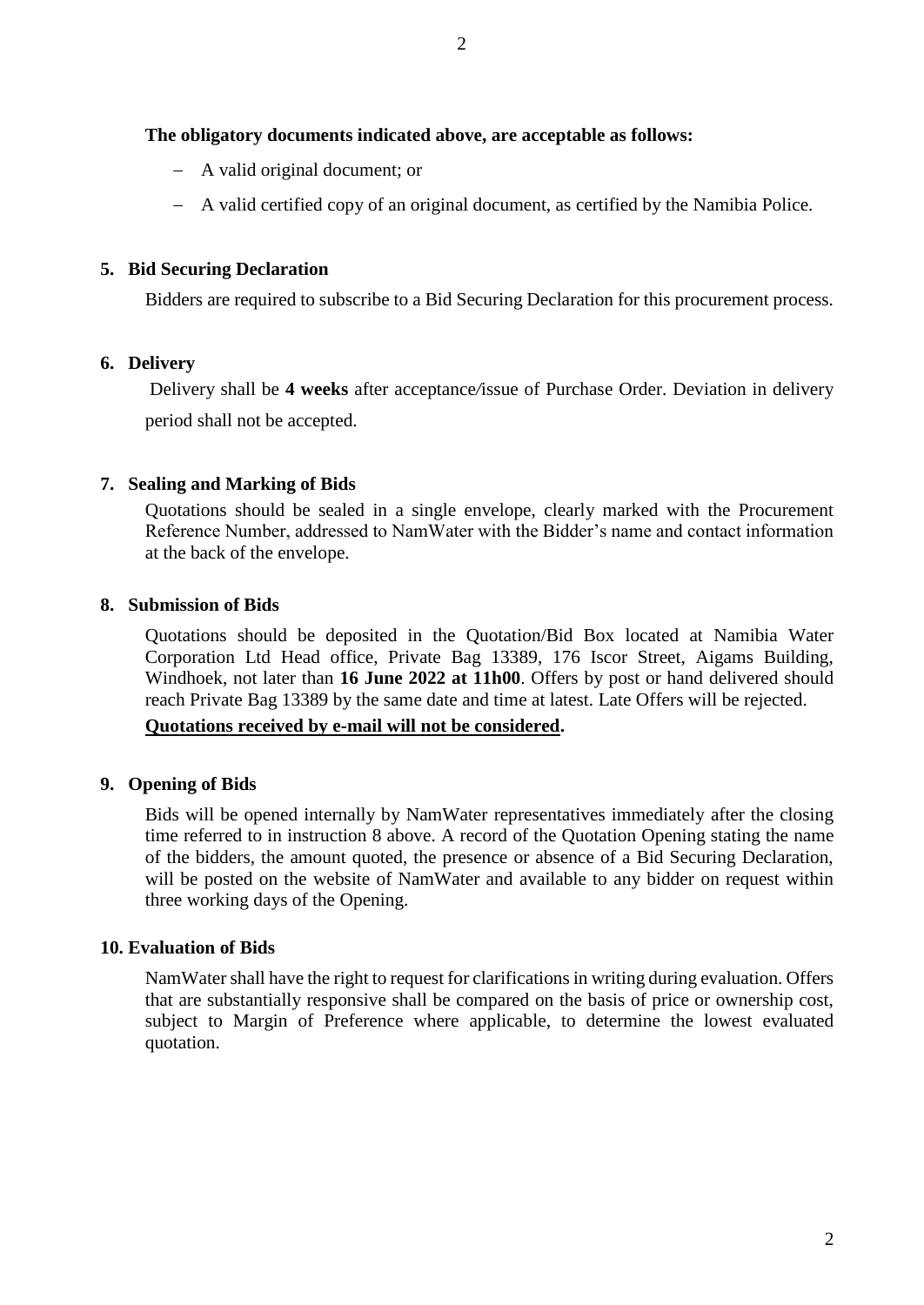| Supply, delivery of Pipe Fitting, and Water<br><b>Meters</b>                                      | <b>Required Technical</b><br><b>Information</b>          |            | <b>Product specification compliance</b> |
|---------------------------------------------------------------------------------------------------|----------------------------------------------------------|------------|-----------------------------------------|
|                                                                                                   |                                                          | <b>Yes</b> | N <sub>0</sub>                          |
| Make (Attach technical specifications)                                                            | 20 mm Plastic Barrel<br>Multi Jet Water<br><b>Meters</b> |            |                                         |
| Make (Attach technical specifications)                                                            | 20 mm Steel Ball<br>Valves, full bore                    |            |                                         |
| Make (Attach technical specifications)                                                            | 25 mm Steel ball<br>Valves full bore                     |            |                                         |
| All pipefittings should be hot deeped galvanized (HDG) mild steel                                 |                                                          |            |                                         |
| All pipefitting should be packaged in bags                                                        |                                                          |            |                                         |
| Fitting are not rusted                                                                            |                                                          |            |                                         |
| Fitting are not exposed to foreign matter                                                         |                                                          |            |                                         |
| Bidder attached a list of similar work (size/value $\&$ type) carried out<br>in the past 3 years. |                                                          |            |                                         |
| Attached all supporting literature for all meters, valves and pipe fittings                       |                                                          |            |                                         |

## **Stage 1: Evaluation of Technical criteria**

**Only bidders who comply with a yes in all and have attached the specification sheet under Technical Evaluation will be further considered for Stage 2: Financial Evaluation Scoring.**

## **Stage 2: Financial Evaluation Scoring**

Bidders will further be assessed on their financial offers based on the lowest evaluated substantially

responsive bid. Bidder with the lowest price may be considered for awards.

## **11. Technical Compliance**

Bidders shall submit along with their quotations documents, catalogues and any other literature to substantiate compliance with the required specifications and to qualify deviations if any with respect to NamWater's requirements. A method statement should be accompanying the document on the installation and maintenance procedure.

The Specifications, Performance Requirements and Compliance Sheet details the minimum specifications of the goods/items to be supplied. The specifications have to be met but no credit will be given for exceeding the specifications.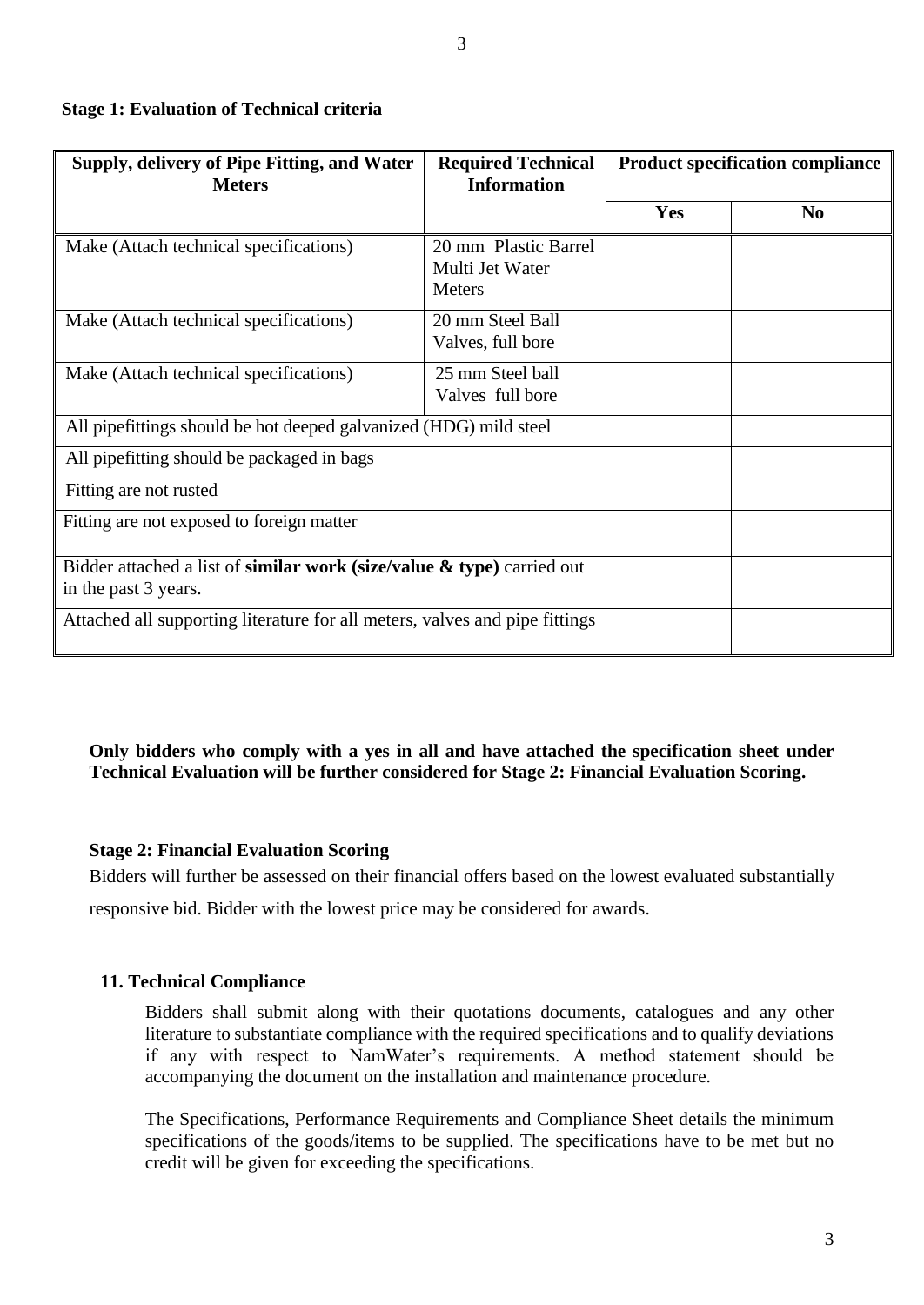## **12. Prices and Currency of Payment**

Prices shall be fixed in Namibian Dollars.

#### **13. Margin of Preference**

Not Applicable

#### **14. Award of Contract**

The Bidder having submitted the lowest evaluated responsive quotation and qualified to supply the goods/items and related services shall be selected for award of contract. Award of contract shall be by issue of a Purchase Order/Letter of Acceptance in accordance with terms and conditions contained in Section VI: Contract Agreement and General Conditions of Contract.

4

### **NamWater is allowed to partial award this contract to bidders that are responsive and to specifications**

#### **15. Notification of Award and Debriefing**

NamWater shall after award of contract promptly inform all unsuccessful bidders in writing of the name and address of the successful bidder and the contract amount and post a notice of award on its website within seven (7) days. Furthermore, NamWater shall attend to all requests for debriefing made in writing within seven (7) days of the unsuccessful bidders being informed of the award.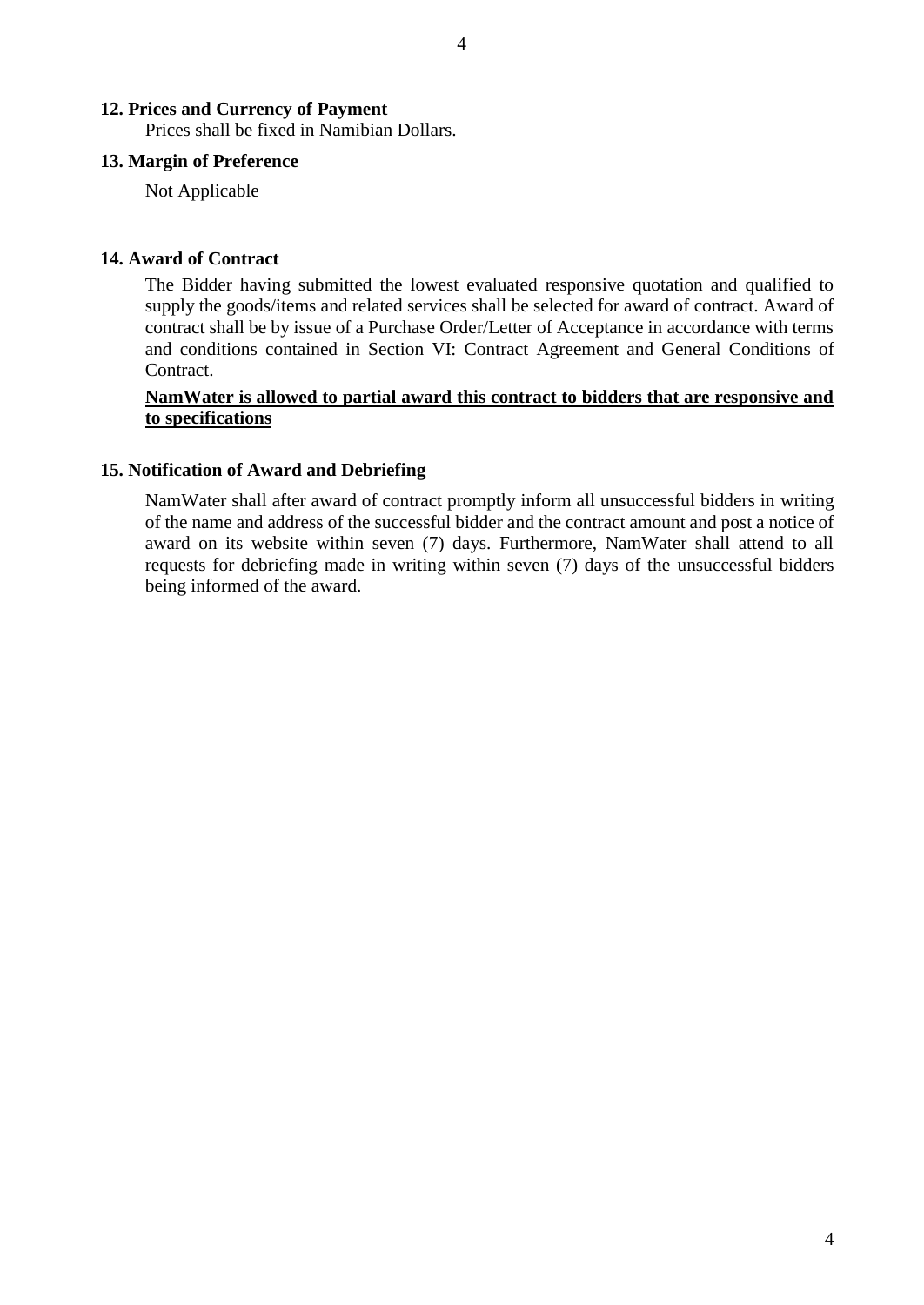# **SECTION II: QUOTATION LETTER**

(to be completed by Bidders)

[Complete this form with all the requested details and submit it as the first page of your quotation with the Price list and documents requested above. A signature and authorisation on this form will confirm that the terms and conditions of the RFQ prevail over any attachments. **If your quotation is not authorised, it will be rejected**.]

| Quotation addressed to:              | <b>NamWater</b>                                          |
|--------------------------------------|----------------------------------------------------------|
| <b>Procurement Reference Number:</b> | G/RFQ/NW-009/2023                                        |
| Subject matter of Procurement:       | Supply and Delivery of Pipe Fitting and Water Meters for |
|                                      | Katima-Sibinda Water Carrier Restoration Project         |

We offer to supply the items listed in the attached List of Goods and Price Schedule as per the defined specifications, except for the qualified deviations [Bidder may delete this phrase in case of no deviation] and, in accordance with the terms and conditions stated in your Request for Quotations referenced above.

We confirm that we are eligible to participate in this Quotation exercise and meet the eligibility criteria specified in Section 1: Instruction to Bidders.

We undertake to abide ethical conduct during the procurement process and the execution of any resulting contract.

We have read and understood the content of the Bid Securing Declaration (BSD) attached hereto and subscribe fully to the terms and conditions contained therein. We further understand that this subscription could lead to disqualification on the grounds mentioned in the BSD.

The validity period of the Quotation is **…….. days** from the date of the bid submission deadline.

We confirm that the prices quoted in the List of Goods and Price Schedule are fixed and firm and will not be subject to revision or variation, if we are awarded the contract **prior to the expiry** date of the quotation validity.

The delivery period offered from the date of issue of Purchaser Order/ Letter of Acceptance is as shown in the List of Goods items and Price Schedule.

| Name of Bidder                            |  | Company's Address and seal |            |
|-------------------------------------------|--|----------------------------|------------|
| <b>Contact Person</b>                     |  |                            |            |
| Name of Person Authorising the Quotation: |  | Position:                  | Signature: |
| Date                                      |  | Phone No./Fax              |            |

#### **Quotation Authorised by:**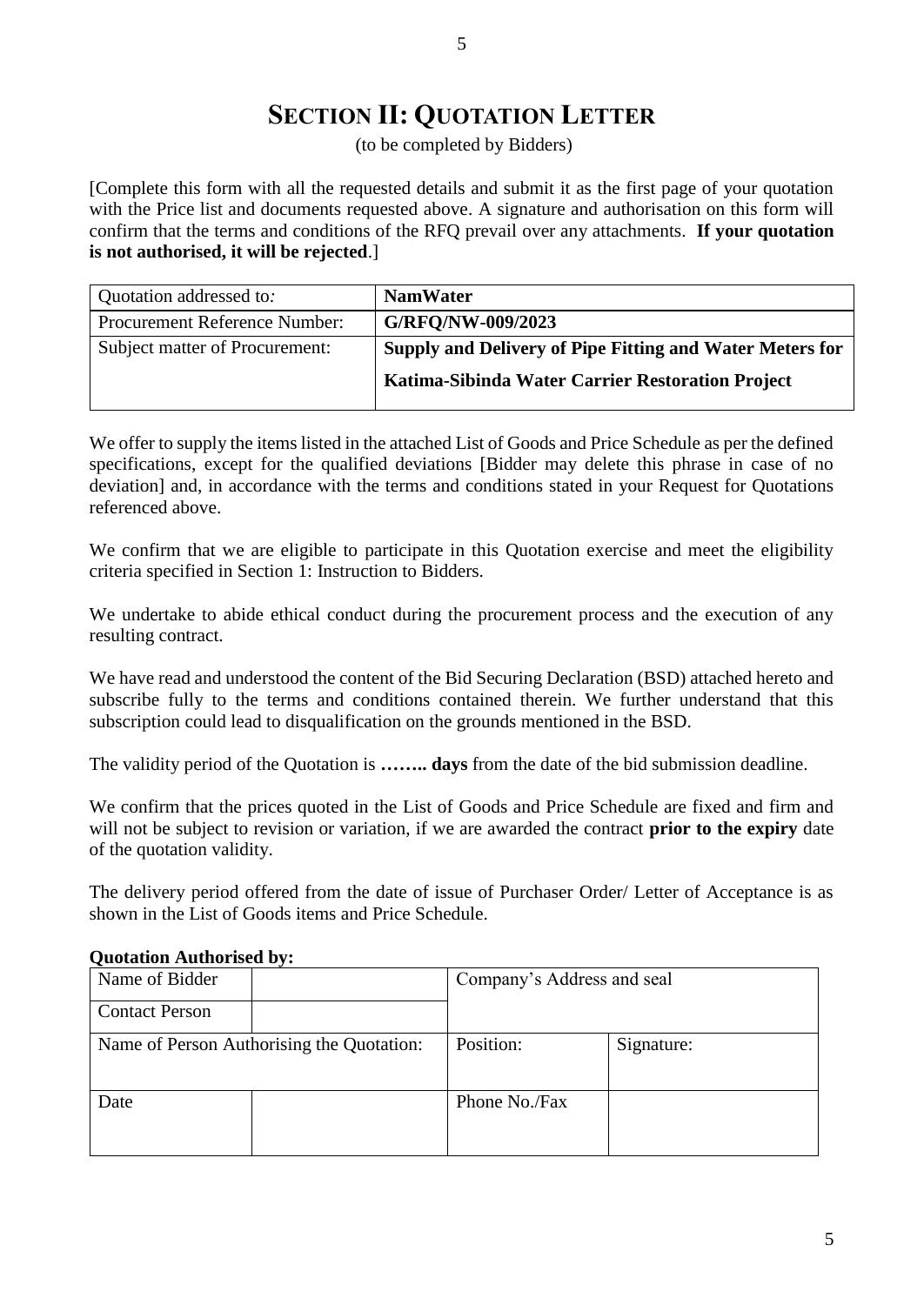#### **BID SECURING DECLARATION (Section 45 of Act)**

#### **(Regulation 37(1)(b) and 37(5))**

**Date:** *[*Day|month|year*] ..................................................*

**Procurement Ref No.: ..................................................**

#### **To: Namibia Water Corporation Ltd., 176 Iscor Street, Ai-//gams Building, Windhoek**

I/We\* understand that in terms of section 45 of the Act a public entity must include in the bidding document the requirement for a declaration as an alternative form of bid security.

I/We\* accept that under section 45 of the Act, I/we\* may be suspended or disqualified in the event of

- **a) a modification or withdrawal of a bid after the deadline for submission of bids during the period of validity;**
- **b) refusal by a bidder to accept a correction of an error appearing on the face of a bid;**
- **c) failure to sign a procurement contract in accordance with the terms and conditions set forth in the bidding document, should I/We\* be successful bidder; or**
- **d) Failure to provide security for the performance of the procurement contract if required to do so by the bidding document.**

I/We\* understand this bid securing declaration ceases to be valid if I am/We are\* not the successful Bidder

Signed: .................................................................................................................................................. [insert signature of person whose name and capacity are shown]

Capacity of:

[indicate legal capacity of person(s) signing the Bid Securing Declaration]

Name: ................................................................................................................................................... [insert complete name of person signing the Bid Securing Declaration]

Duly authorized to sign the bid for and on behalf of: [insert complete name of Bidder]

Dated on \_\_\_\_\_\_\_\_\_\_\_\_ day of \_\_\_\_\_\_\_\_\_\_\_\_\_\_\_\_\_\_, \_\_\_\_\_\_\_ [insert date of signing]

Corporate Seal (where appropriate)

[Note\*: In case of a joint venture, the bid securing declaration must be in the name of all partners to the joint venture that submits the bid.] **\*delete if not applicable / appropriate**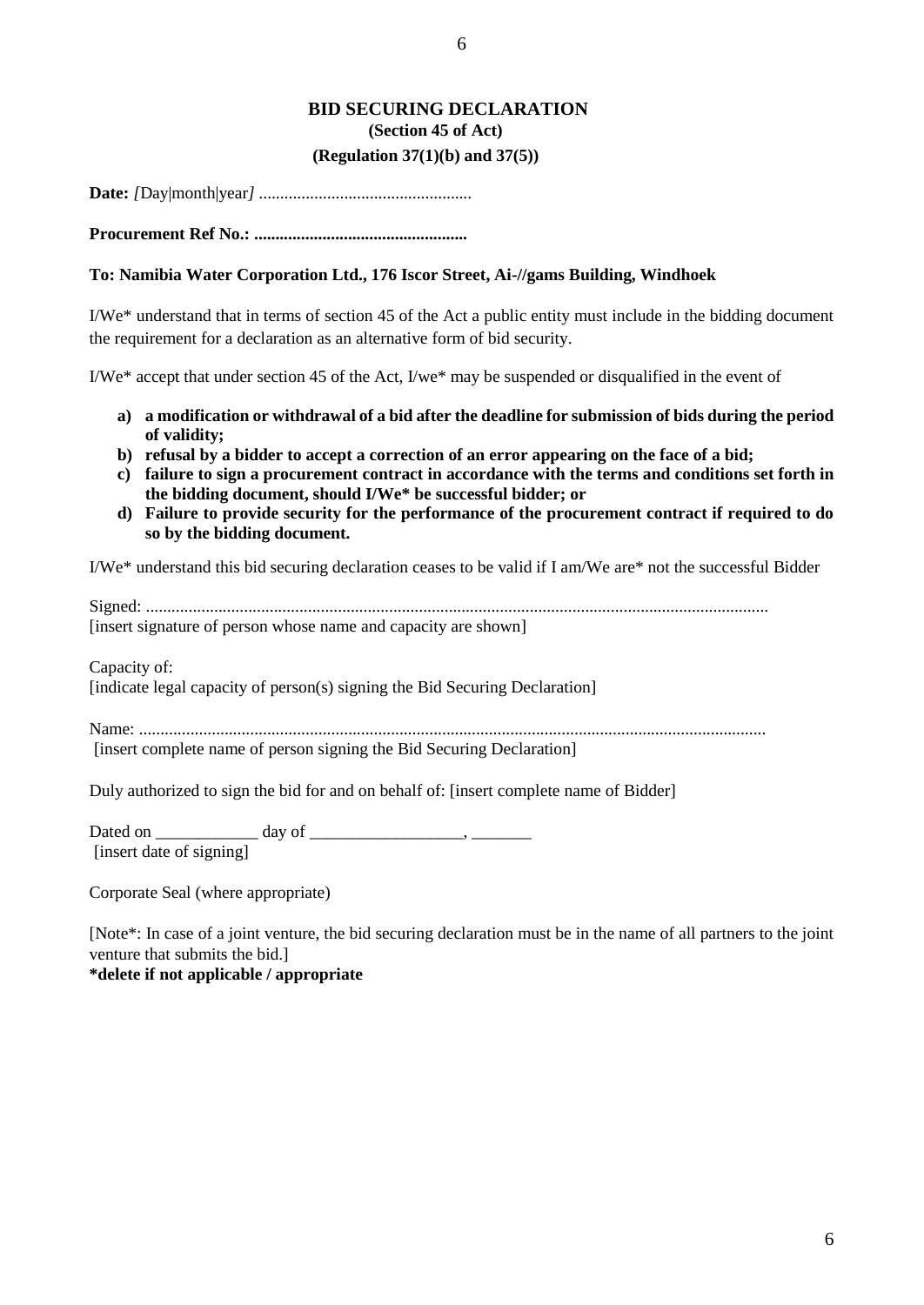

## **Republic of Namibia Ministry of Labour, Industrial Relations and Employment Creation**

## **Written undertaking in terms of section 138 of the Labour Act, 2015 and section 50(2)(D) of the Public Procurement Act, 2015**

## **1. EMPLOYERS DETAILS**

## **2. PROCUREMENT DETAILS**

7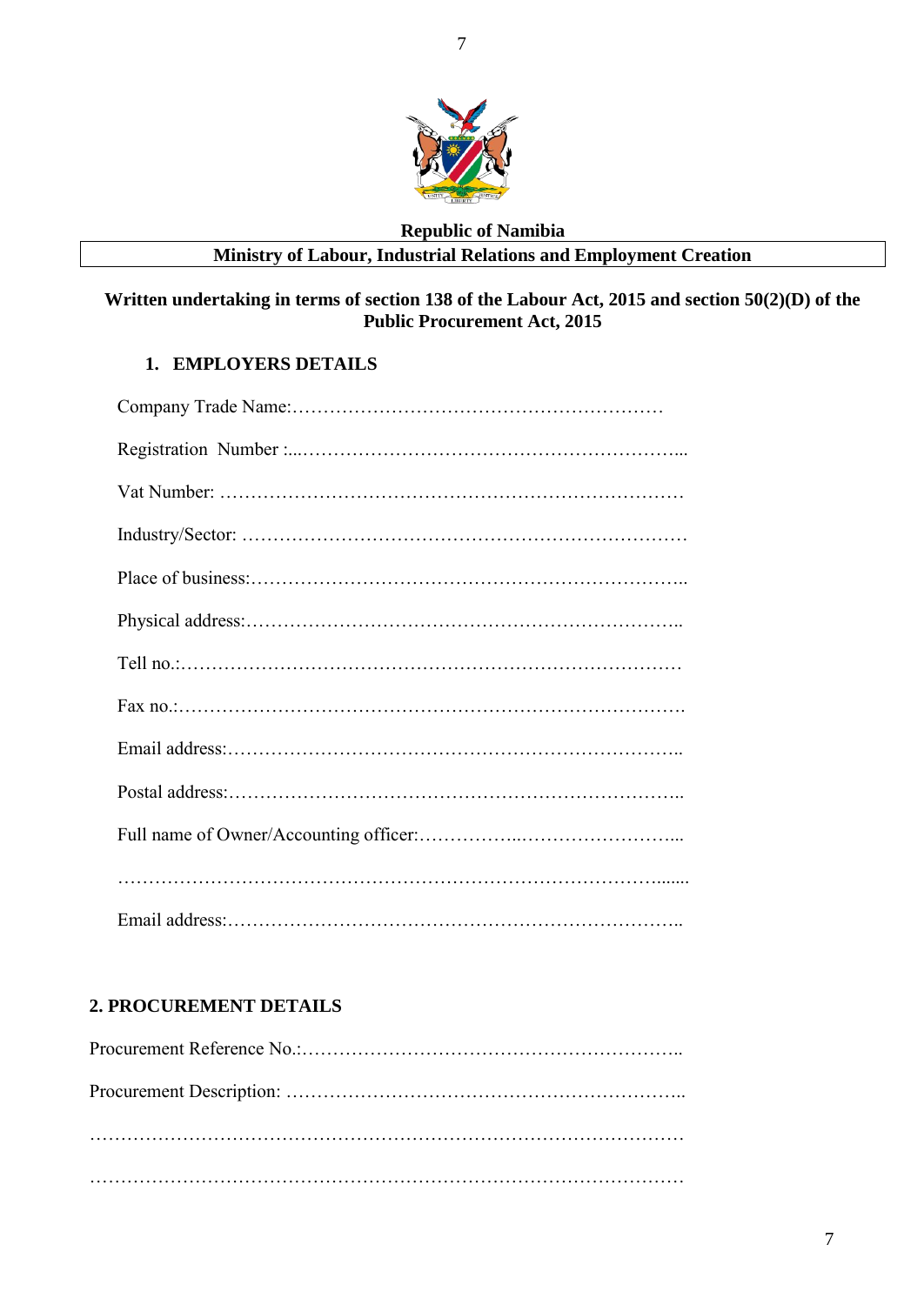Anticipated Contract Duration: ………………………………………………….

Location where work will be done, good/services will be delivered: ..............

……………………………………………………………………………………

## **3. UNDERTAKING**

I …………………………………………… *[*insert full name], owner/representative

of …………………………………………………………. [insert full name of company]

hereby undertake in writing that my company will at all relevant times comply fully with the relevant provisions of the Labour Act and the Terms and Conditions of Collective Agreements as applicable.

I am fully aware that failure to abide to such shall lead to the action as stipulated in section 138 of the labour Act, 2007, which include but not limited to the cancellation of the contract/licence/grant/permit or concession.

**Signature: …………………………….**

**Date: ………………………………….**

**Seal……………………………….**

Please take note:

- 1. A labour inspector may conduct unannounced inspections to assess the level of compliance
- 2. This undertaking must be displayed at the workplace where it will be readily accessible and visible by the employees rendering service(s) in relations to the goods and services being procured under this contract.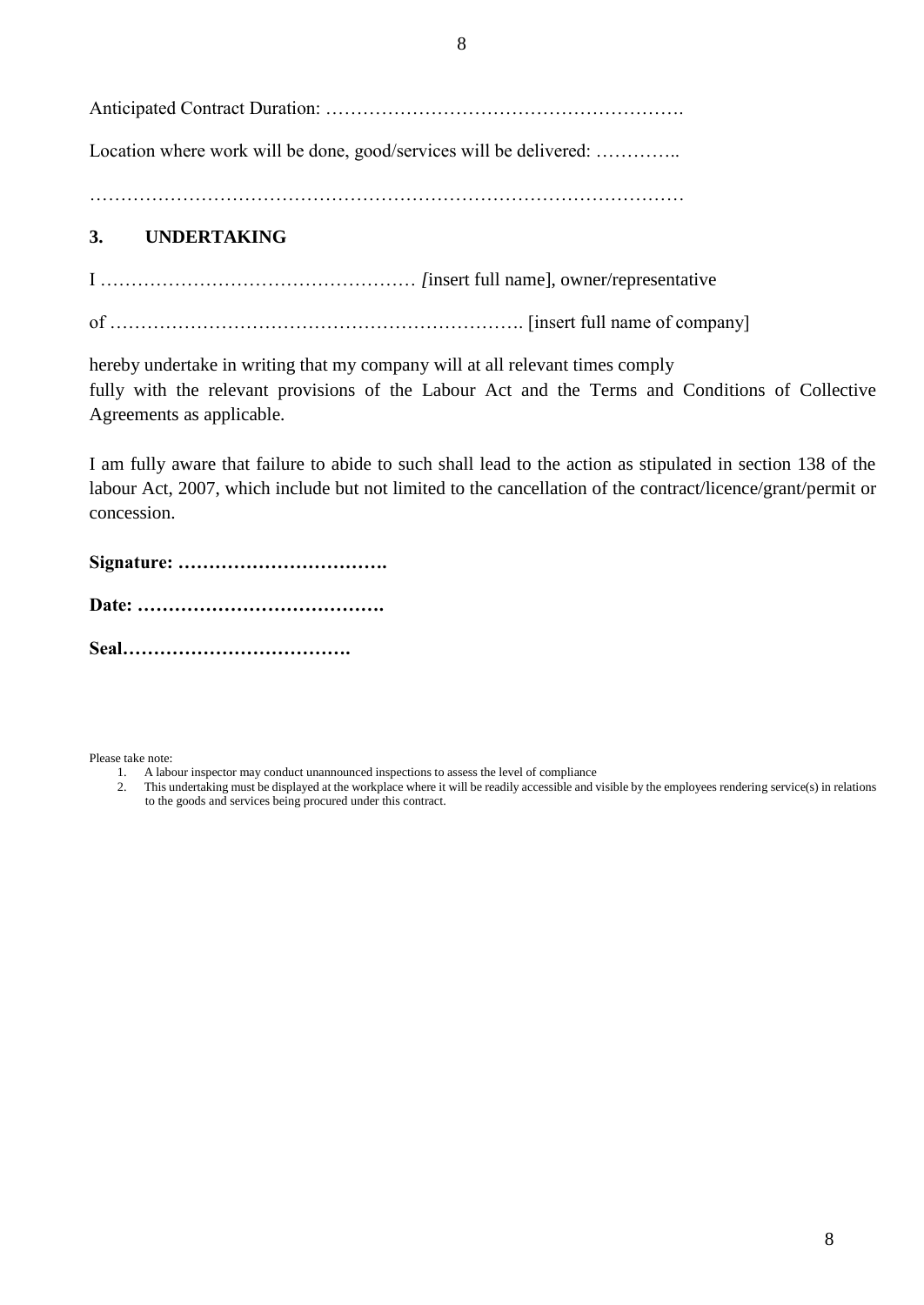# **2. SECTION III: LIST OF GOODS AND PRICE SCHEDULE**

QUOTATION FOR: **Supply and Delivery of Pipe Fitting and Water Meters for Katima-Sibinda Water Carrier Restoration Project.** 

## **LOT 1: WATER METERS, GALVANISED PIPES AND STEEL BALL VALVES**

| <b>INSTRUCTIONS TO THE PUBLIC ENTITY</b>                                |                                |                 | <b>INSTRUCTIONS TO BIDDERS</b>                         |        |                                       |                                                                     |            |                                           |           |
|-------------------------------------------------------------------------|--------------------------------|-----------------|--------------------------------------------------------|--------|---------------------------------------|---------------------------------------------------------------------|------------|-------------------------------------------|-----------|
| At time of preparation of the RFQ, Columns A to D shall be filled in by |                                |                 | Bidders shall fill-in columns E - I and fill the total |        |                                       |                                                                     |            |                                           |           |
|                                                                         | the Public Entity.             |                 |                                                        |        |                                       | $E=$ mark with a *if an equivalent is quoted                        |            |                                           |           |
|                                                                         |                                |                 |                                                        |        | $F = Rate per unit$                   |                                                                     |            | G=Total price for one item $(C \times F)$ |           |
|                                                                         |                                |                 |                                                        |        |                                       | If an equivalent is quoted, please attach to your quote appropriate |            |                                           |           |
|                                                                         |                                |                 |                                                        |        | technical information & specification |                                                                     |            |                                           |           |
|                                                                         |                                |                 |                                                        |        |                                       | Bidders shall fill in and sign the bottom section of this page      |            |                                           |           |
| A                                                                       | B                              |                 | D                                                      | E      | F                                     | G                                                                   | H          |                                           |           |
| Item                                                                    | Description of Goods           | Quantity        | Unit of                                                | $\ast$ | Price per                             | Total price                                                         | VAT:       | Delivery                                  | Country   |
| no.                                                                     | Supply and delivery of the     | required        | measures                                               |        | unit NAD <sup>1</sup>                 | without                                                             | <b>NAD</b> | weeks)                                    | of Origin |
|                                                                         | following items:               |                 |                                                        |        |                                       | VAT NAD                                                             |            | days/month)                               |           |
|                                                                         |                                |                 |                                                        |        |                                       |                                                                     |            |                                           |           |
| 1                                                                       | Plastic Barrel Multi Jet water | 1500            | each                                                   |        |                                       |                                                                     |            |                                           |           |
|                                                                         | meter, 20mm                    |                 |                                                        |        |                                       |                                                                     |            |                                           |           |
| $\overline{2}$                                                          | 20mm Galvanized pipes 6m       | 300             | each                                                   |        |                                       |                                                                     |            |                                           |           |
|                                                                         | length                         |                 |                                                        |        |                                       |                                                                     |            |                                           |           |
| $\overline{3}$                                                          | 20mm steel ball valve          | 1500            | each                                                   |        |                                       |                                                                     |            |                                           |           |
| 4                                                                       | 25 mm steel ball valve         | 150             | each                                                   |        |                                       |                                                                     |            |                                           |           |
| NAME:<br>POSITION:                                                      |                                |                 | <b>SIGNATURE</b><br><b>DATE</b>                        |        |                                       |                                                                     |            |                                           |           |
|                                                                         | <b>NAME OF BIDDER:</b>         | <b>ADDRESS:</b> |                                                        |        |                                       |                                                                     |            |                                           |           |

**Procurement Ref No. G/RFQ/NW-009/2023**

1. If Price quoted is subject to change in rate of exchange at the time of delivery of goods provide details hereunder: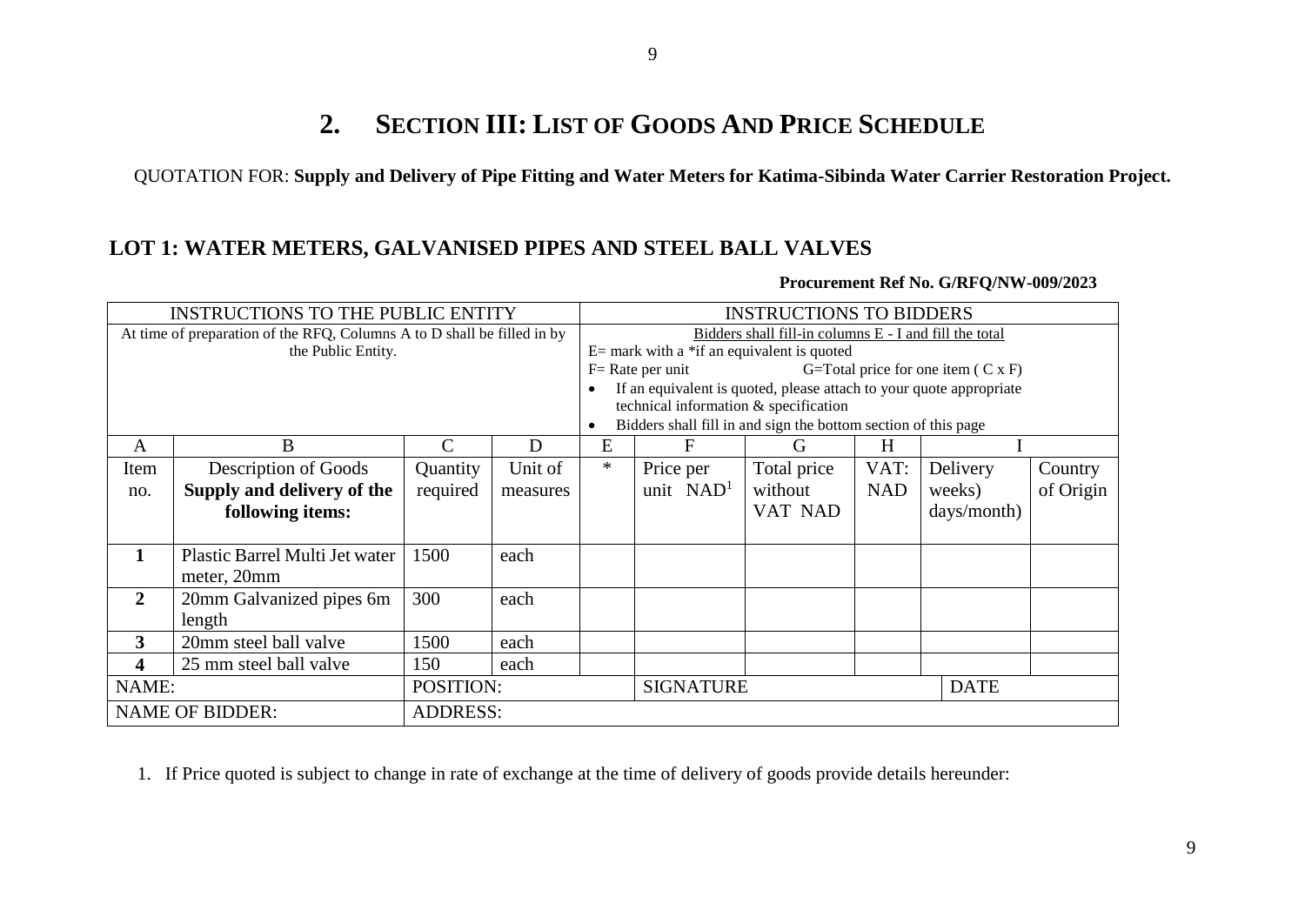Currency: ……………………….. Exchange Rate: ………………………….

If no base rate of exchange is given, the price shall be treated as firm in Namibian Dollars for all intent and purpose.

Key notes: **NA**=NOT APPLICABLE, **NQ**=NO QUOTE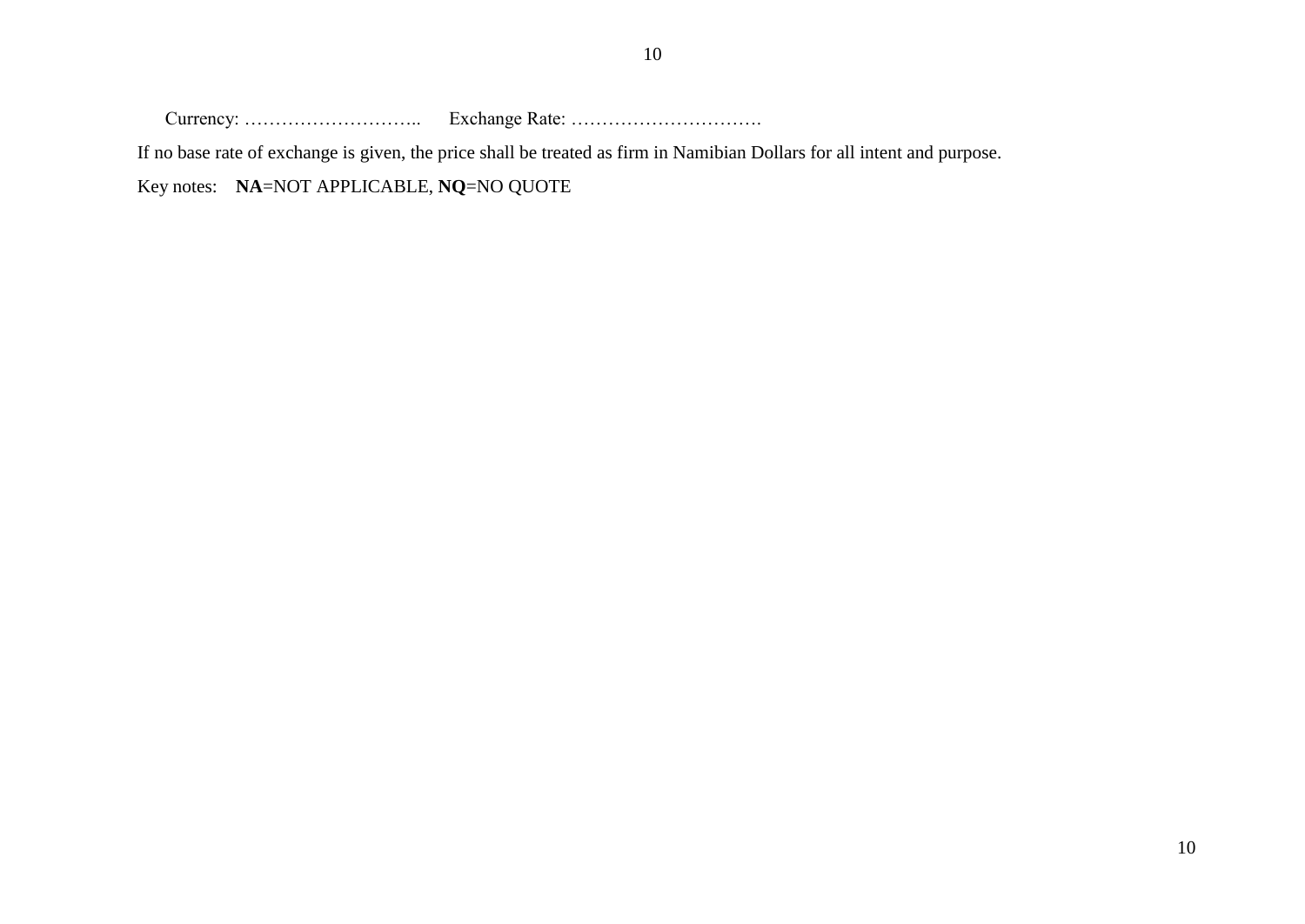## **LOT 2: PIPE FITTINGS**

## **Procurement Ref No. G/RFQ/NW-009/2023**

| <b>INSTRUCTIONS TO THE PUBLIC ENTITY</b> |                                                                         |                 | <b>INSTRUCTIONS TO BIDDERS</b> |                                                        |                                                                                                         |             |            |                                    |           |
|------------------------------------------|-------------------------------------------------------------------------|-----------------|--------------------------------|--------------------------------------------------------|---------------------------------------------------------------------------------------------------------|-------------|------------|------------------------------------|-----------|
|                                          | At time of preparation of the RFQ, Columns A to D shall be filled in by |                 |                                | Bidders shall fill-in columns E - I and fill the total |                                                                                                         |             |            |                                    |           |
|                                          | the Public Entity.                                                      |                 |                                |                                                        | $E=$ mark with a *if an equivalent is quoted                                                            |             |            |                                    |           |
|                                          |                                                                         |                 |                                |                                                        | $F = Rate$ per unit                                                                                     |             |            | G=Total price for one item (C x F) |           |
|                                          |                                                                         |                 |                                |                                                        | If an equivalent is quoted, please attach to your quote appropriate                                     |             |            |                                    |           |
|                                          |                                                                         |                 |                                |                                                        | technical information & specification<br>Bidders shall fill in and sign the bottom section of this page |             |            |                                    |           |
| A                                        | B                                                                       | $\mathcal{C}$   | D                              | E                                                      | $\mathbf{F}$                                                                                            | G           | H          |                                    |           |
|                                          |                                                                         |                 |                                | $\ast$                                                 |                                                                                                         |             |            |                                    |           |
| Item                                     | Description of Goods                                                    | Quantity        | Unit of                        |                                                        | Price per                                                                                               | Total price | VAT:       | Delivery                           | Country   |
| no.                                      | Supply and delivery of the                                              | required        | measures                       |                                                        | unit $NAD1$                                                                                             | without     | <b>NAD</b> | weeks)                             | of Origin |
|                                          | following items:                                                        |                 |                                |                                                        |                                                                                                         | VAT NAD     |            | days/month)                        |           |
|                                          |                                                                         |                 |                                |                                                        |                                                                                                         |             |            |                                    |           |
| 1                                        | HDG Hex nipples, 20mm                                                   | 1613            | each                           |                                                        |                                                                                                         |             |            |                                    |           |
| $\overline{2}$                           | HDG Hex nipples, 25mm                                                   | 1000            | each                           |                                                        |                                                                                                         |             |            |                                    |           |
| 3                                        | HDG Sockets, 20mm                                                       | 1158            | each                           |                                                        |                                                                                                         |             |            |                                    |           |
| 4                                        | HDG Tee Piece, 20mm                                                     | 888             | each                           |                                                        |                                                                                                         |             |            |                                    |           |
| 5                                        | HDG Tee Piece, 25mm                                                     | 100             | each                           |                                                        |                                                                                                         |             |            |                                    |           |
| 6                                        | HDG 90° Elbow, 20mm                                                     | 265             | each                           |                                                        |                                                                                                         |             |            |                                    |           |
| 7                                        | HDG 90° Elbow, 25mm                                                     | 265             | each                           |                                                        |                                                                                                         |             |            |                                    |           |
| 8                                        | HDG Union, 20mm                                                         | 3000            | each                           |                                                        |                                                                                                         |             |            |                                    |           |
| 9                                        | HDG Union, 25mm                                                         | 100             | each                           |                                                        |                                                                                                         |             |            |                                    |           |
| 10                                       | HDG Plugs, 20mm                                                         | 50              | each                           |                                                        |                                                                                                         |             |            |                                    |           |
| 11                                       | HDG Plugs, 25mm                                                         | 50              | each                           |                                                        |                                                                                                         |             |            |                                    |           |
| 12                                       | Thread tapes                                                            | 400             | each                           |                                                        |                                                                                                         |             |            |                                    |           |
| NAME:                                    |                                                                         | POSITION:       |                                |                                                        | <b>SIGNATURE</b>                                                                                        |             |            | <b>DATE</b>                        |           |
|                                          | <b>NAME OF BIDDER:</b>                                                  | <b>ADDRESS:</b> |                                |                                                        |                                                                                                         |             |            |                                    |           |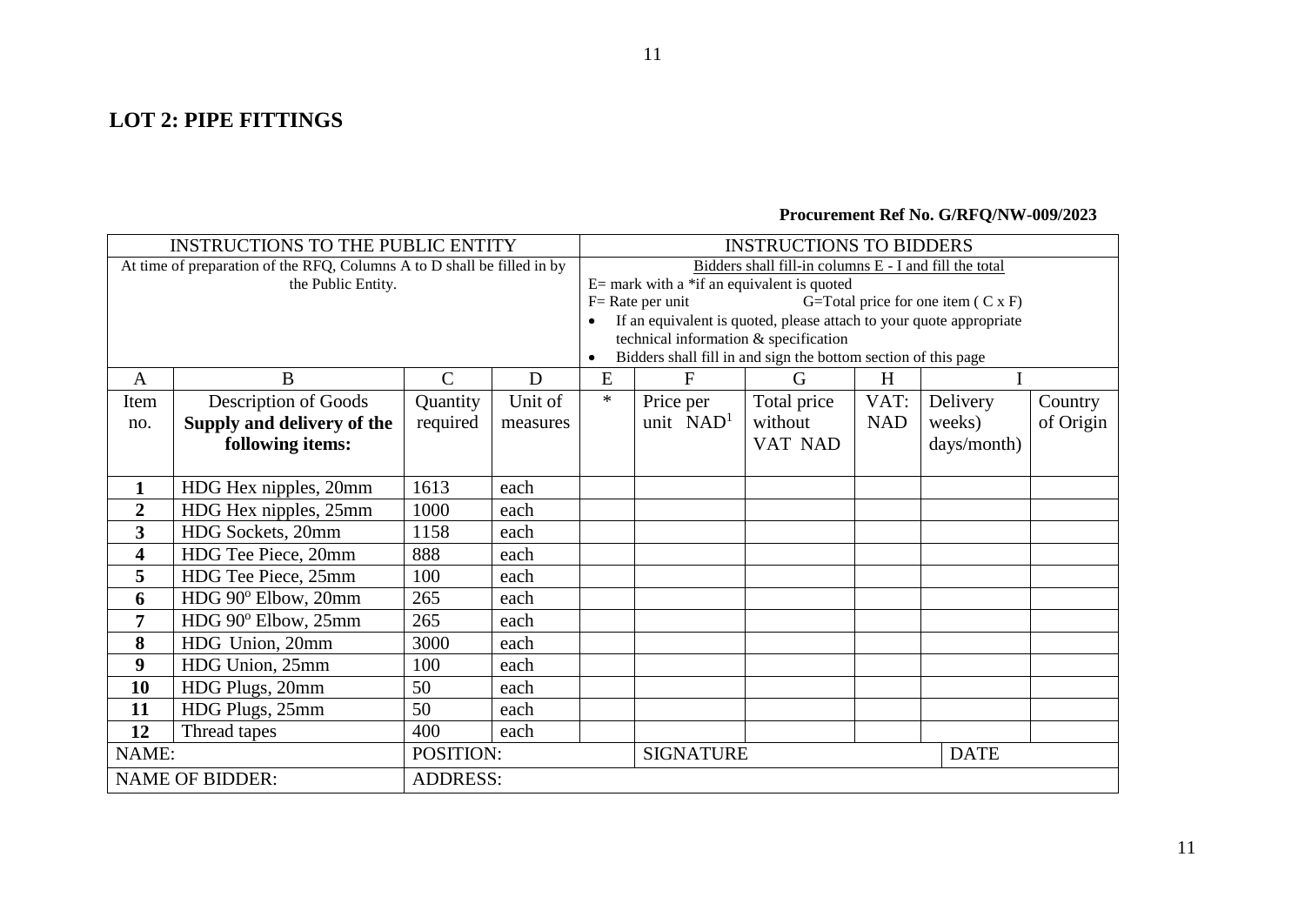2. If Price quoted is subject to change in rate of exchange at the time of delivery of goods provide details hereunder:

Currency: ……………………….. Exchange Rate: ………………………….

If no base rate of exchange is given, the price shall be treated as firm in Namibian Dollars for all intent and purpose.

Key notes: **NA**=NOT APPLICABLE, **NQ**=NO QUOTE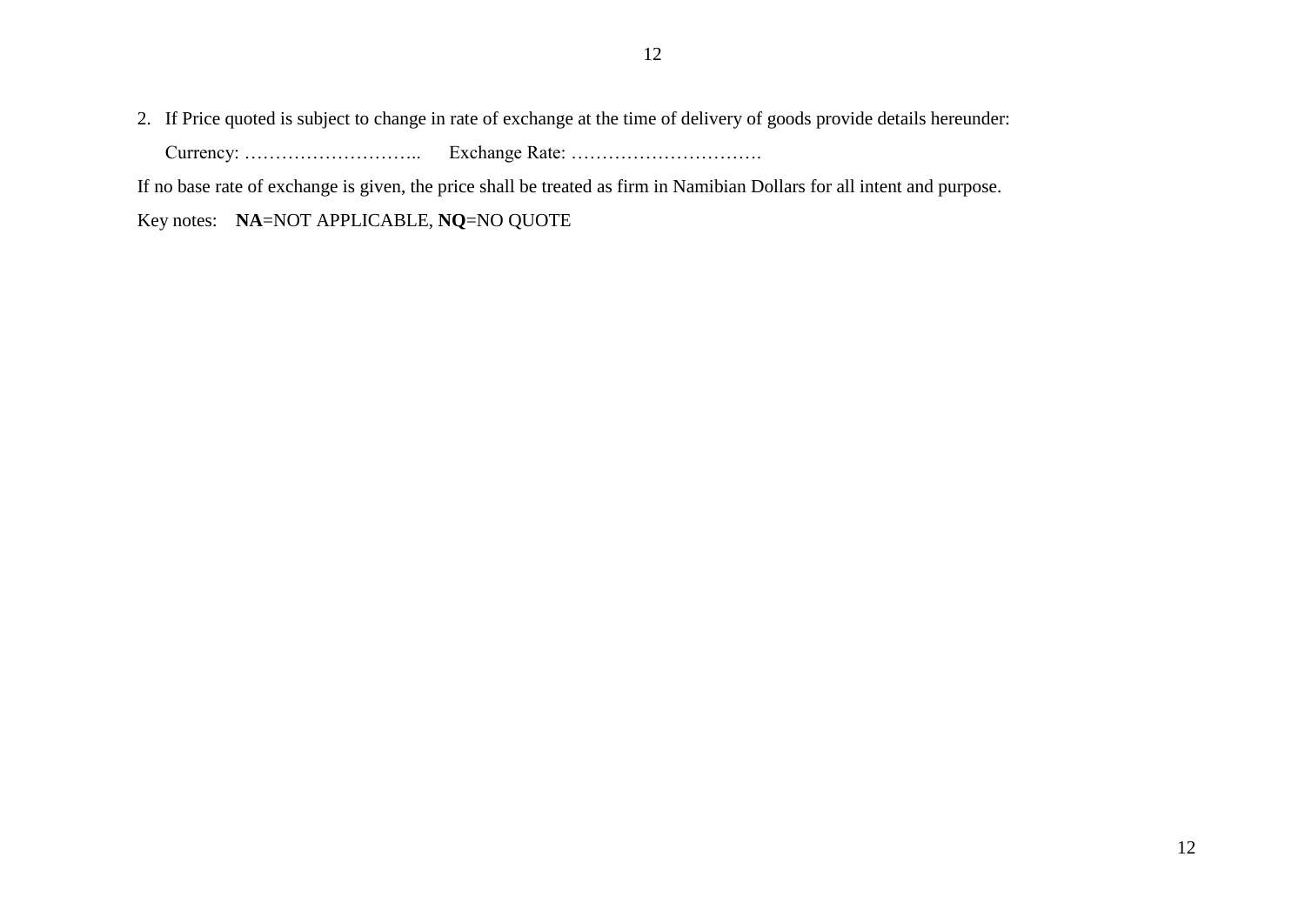# **SECTION IV: SPECIFICATIONS AND PERFORMANCE REQUIREMENTS**

## **GENERAL DESCRIPTION AND BACKGROUND**

#### **Physical description**

The Katima – Simbinda water supply pipeline runs approximately 60 km along the B8 Katima - Kongola road. The pipeline supply water from Katima NamWater Treatment Plant to communities along the pipeline at a designed flow rate of 90  $m^3/h$  to more than 1700 households. The main pipeline consists of 200NB uPVC class 9, 150NB uPVC class 6, 110 uPVC class 6 with two main 150NB uPVC class 9 off takes for Mafuta and Mapacha. Smaller 63mm uPVC pipes off-takes for elevated tanks are connected for various supply points along the main pipeline. 25mm water connections equipped with water meters, ball valves and various fittings are installed in cages for each households.

#### **Problem statement**

The Katima - Sibbinda pipeline has been with suppressed water supply demand for many years; this challenge is mostly affecting customers at the end of the water carrier who are without potable water supply. Zambezi Area Management initiated an investigation on the ground to find out what is hindering water from reaching the end users. The investigations revealed the following as potential challenges;

- Serious water leakages at supply points
- Vandalized supply points and malfunction water meters
- Illegal connections on supply points
- Serious water leakages from supply tanks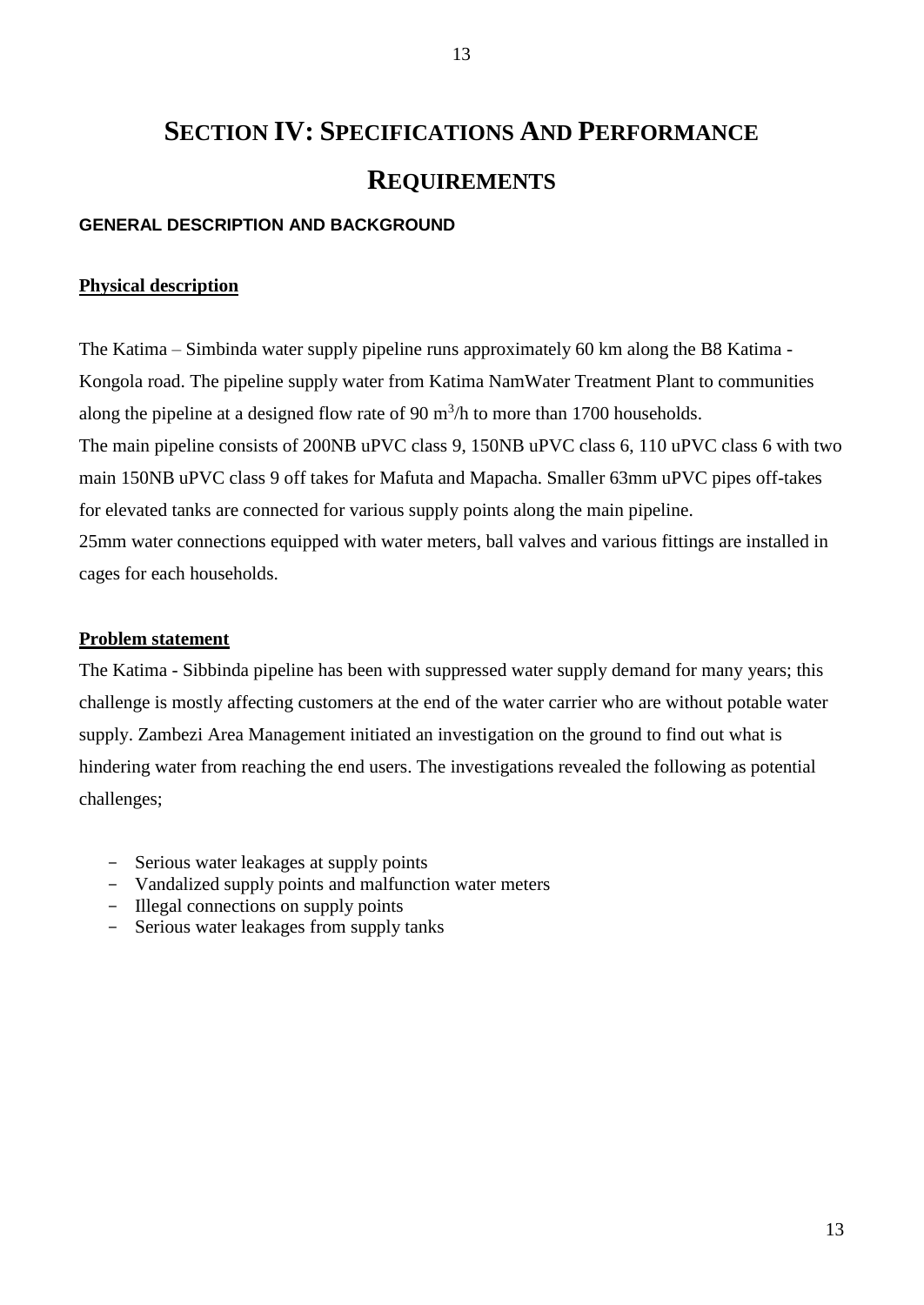## **GENERAL DESCRIPTION OF THE WORK**

This project will consist of:

- $\triangleright$  Procurement of repair materials necessary for restoration.
- $\triangleright$  Formulation of a technical team to do the actual repairs on the line.
- $\triangleright$  Actual repair and replacement of water meters and other broken down materials.

## **SCOPE OF WORK**

The envisaged high-level scope of work for the repair work of this project will consist of the

following:

- 1. Procurement of required materials and services
- 2. Supply, delivery, removal, of Pipe Fitting, and Water Meters
- 3. Install new pipe fittings
- 4. Install new water meters
- 5. Restore damaged water point cages including painting work
- 6. Reconnect elevated water tanks to supply lines

## **3. TECHNICAL SPECIFICATIONS FOR WATER METERS BALL VALVES AND FITTINGS**

#### WATER METER **(Plastic)**

The medium shall be potable water at a maximum temperature of 30°C. The meter shall

operate satisfactorily under this specified conditions.

Only Plastic Multi Jet type water meters will be accepted.

## **Failure to comply with these specifications shall disqualify the quotation.**



A typical Plastic Barrel Multi Jet water meters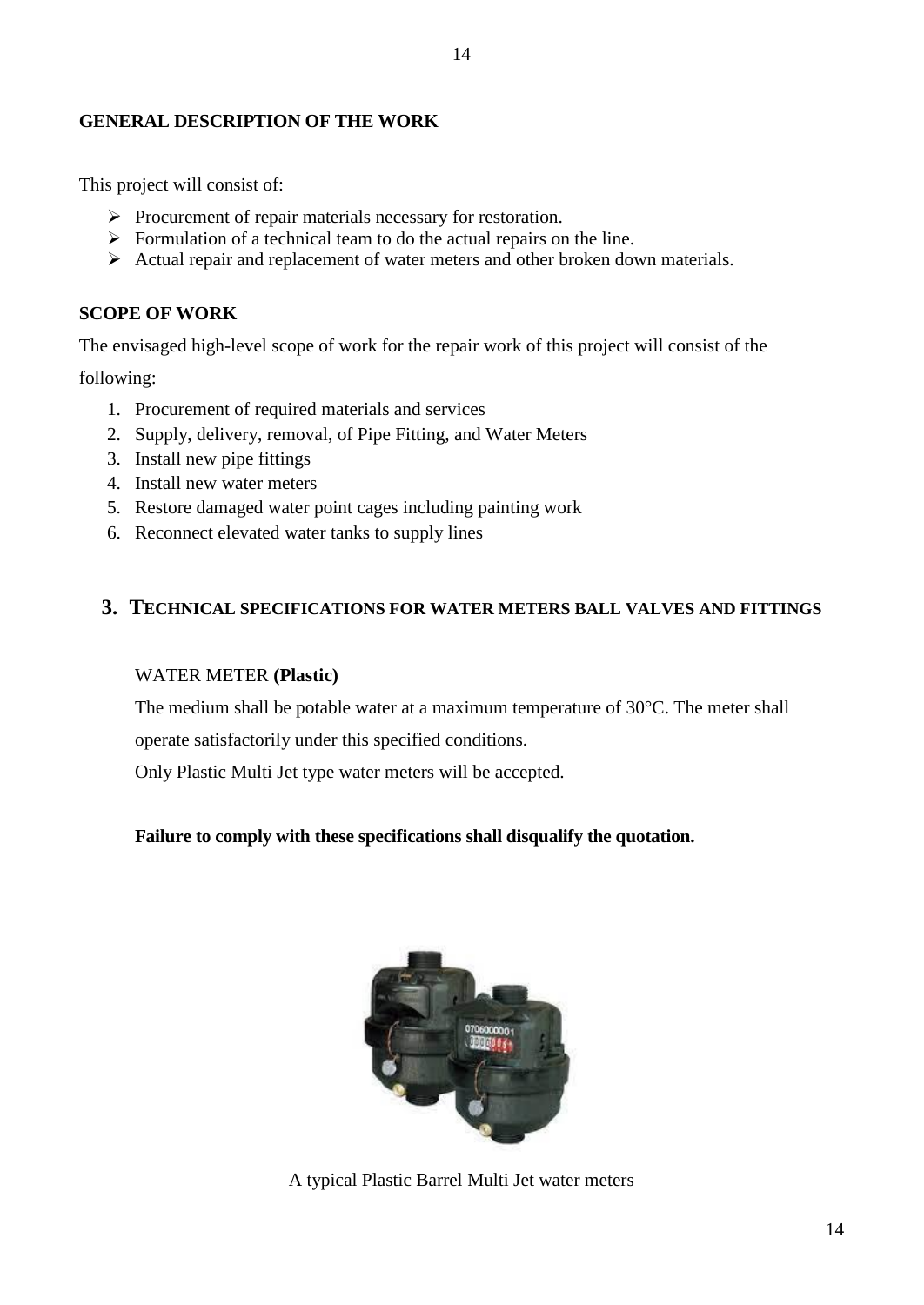The medium shall be potable water at 30°C. The valves shall operate satisfactorily under the specified conditions.

Only Full Bore ball valves will be accepted.

## **Failure to comply with these specifications shall disqualify the quotation.**



A typical Full Bore Steel ball valve

## PIPE FITTINGS

- 1. All pipefittings shall be hot dipped galvanized (HDG) mild steel to SANS
- 2. All pipefitting shall be BSP standard threaded and all threads should be checked for defects.
- 3. All pipefitting should be packaged in bags.
- 4. No rusted fittings will be accepted.
- 5. No fittings exposed to sand and other foreign matter will be accepted.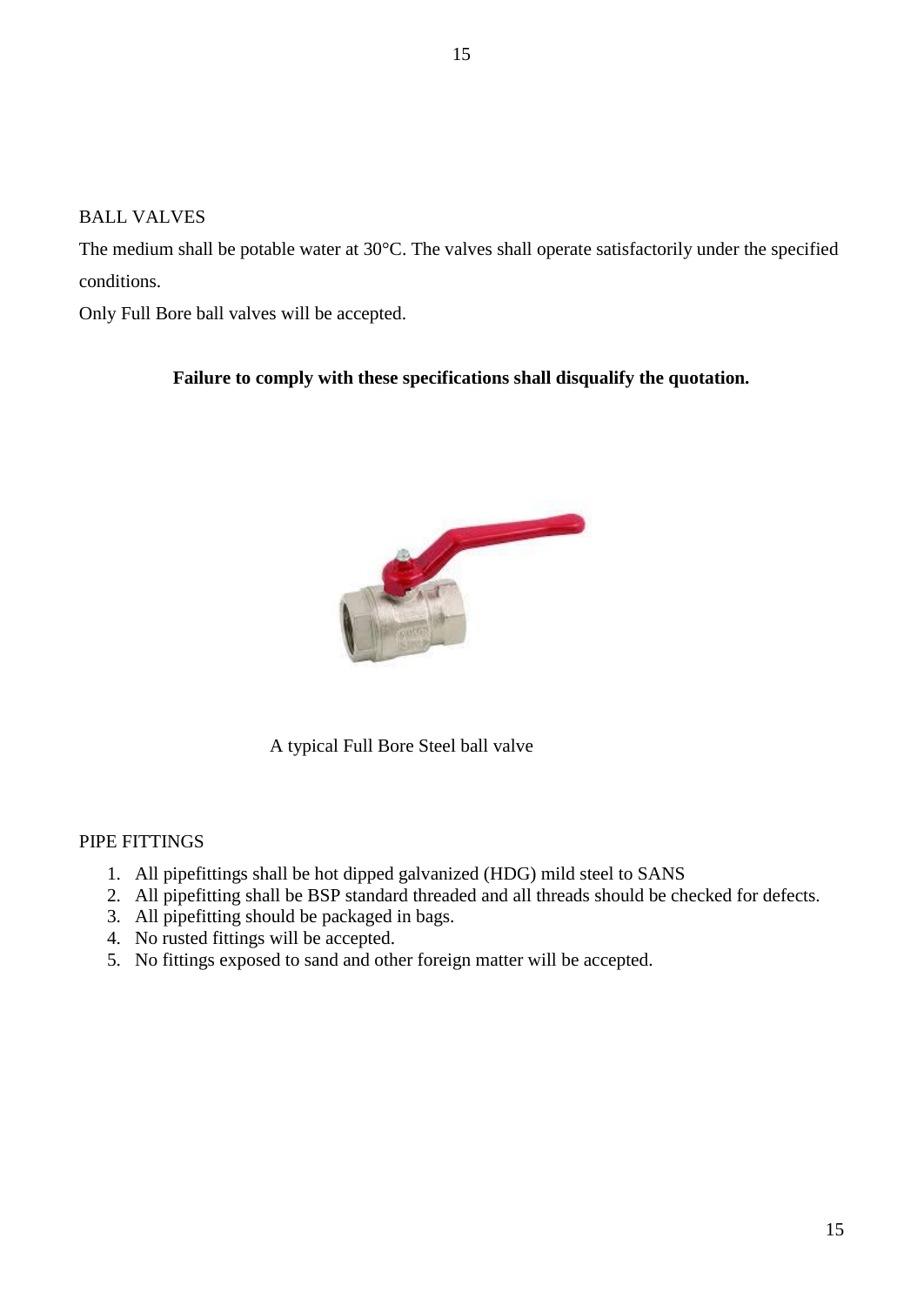

Typical hot dipped galvanized (HDG) pipefittings

## **Failure to comply with these specifications shall disqualify the quotation.**

#### Inspections

NamWater will inspect all items upon delivery to ascertain if dimensions, pressure flange rating and coating are correct. So NamWater will not send a technical person to go inspect the items at the factory, the onus thus rest with the supplier to ensure that all items are to specifications before delivery is made to NamWater.

Payment will only be made if all the delivered items are to specifications.

## LABELING

The supplier may use the item numbers already allocated or an appropriate method consistent with the order of the items numbers in this document.

## After Sales Services

An authorised sales agent capable of replacing the offered items during the guarantee period must be located in Namibia. The sales agent must be able to replace failed offered items to NamWater Head office within 30 working days of receipt of request for such items.

## **The bidder must provide a warranty of minimum 12 months on performance and mechanical wear from the day of delivery as a commitment on quality of offered items.**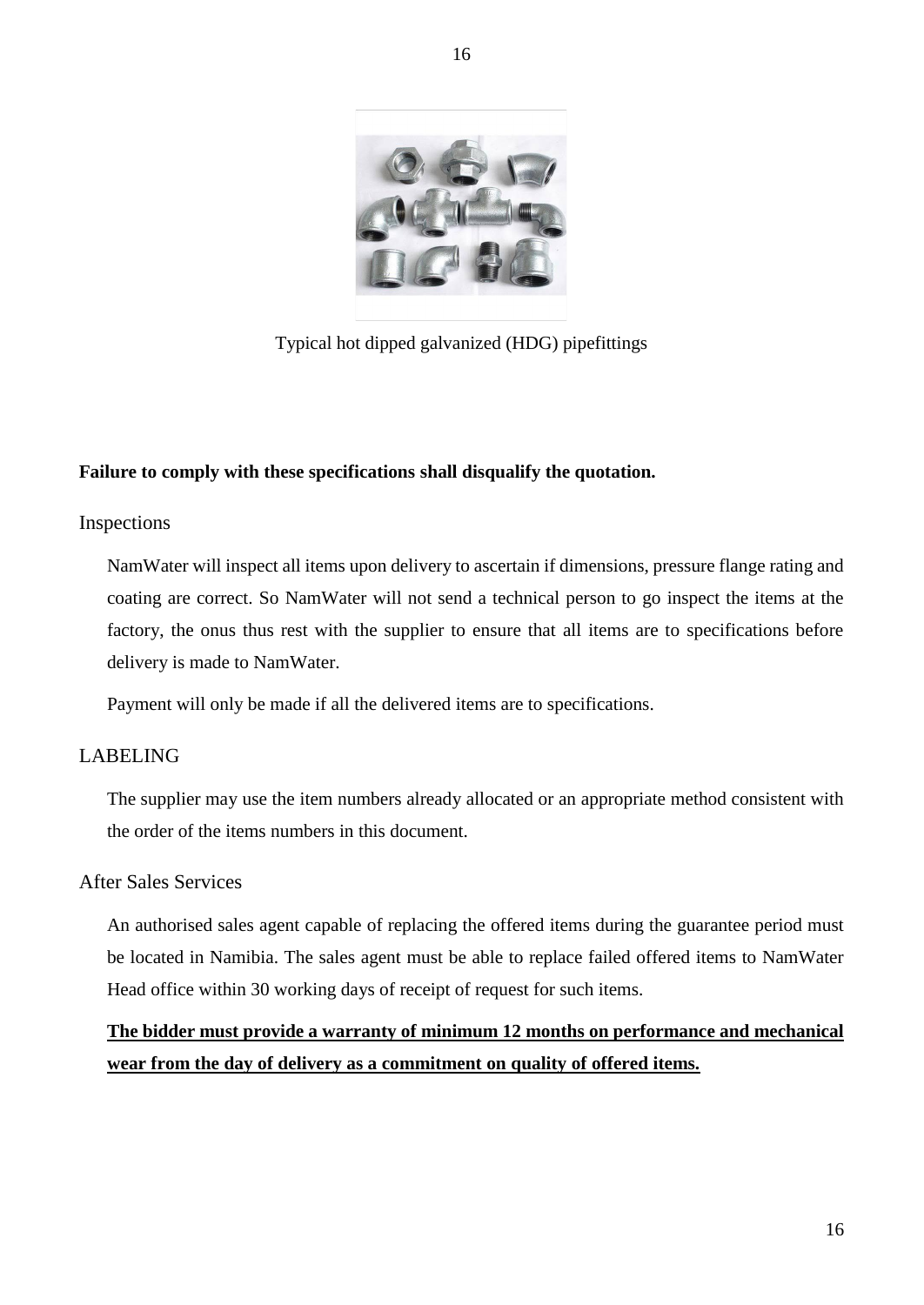A quotation will be **disqualified** if the following information is not included with the offer:

- 20 mm Plastic Barrel Multi Jet Water Meter.
- Steel Ball valves 20 & 25 full bore.
- Pipefittings hot dipped galvanized (HDG) mild steel.

Delivery will only be deemed complete if NamWater received the following data, certified by the manufacturer:

- A complete operating manual including technical information of all equipment supplied.
- A workshop/maintenance manual containing detailed tolerances required for servicing.
- A sectional view of the water meters and valves parts list.
- Water meters performance certificates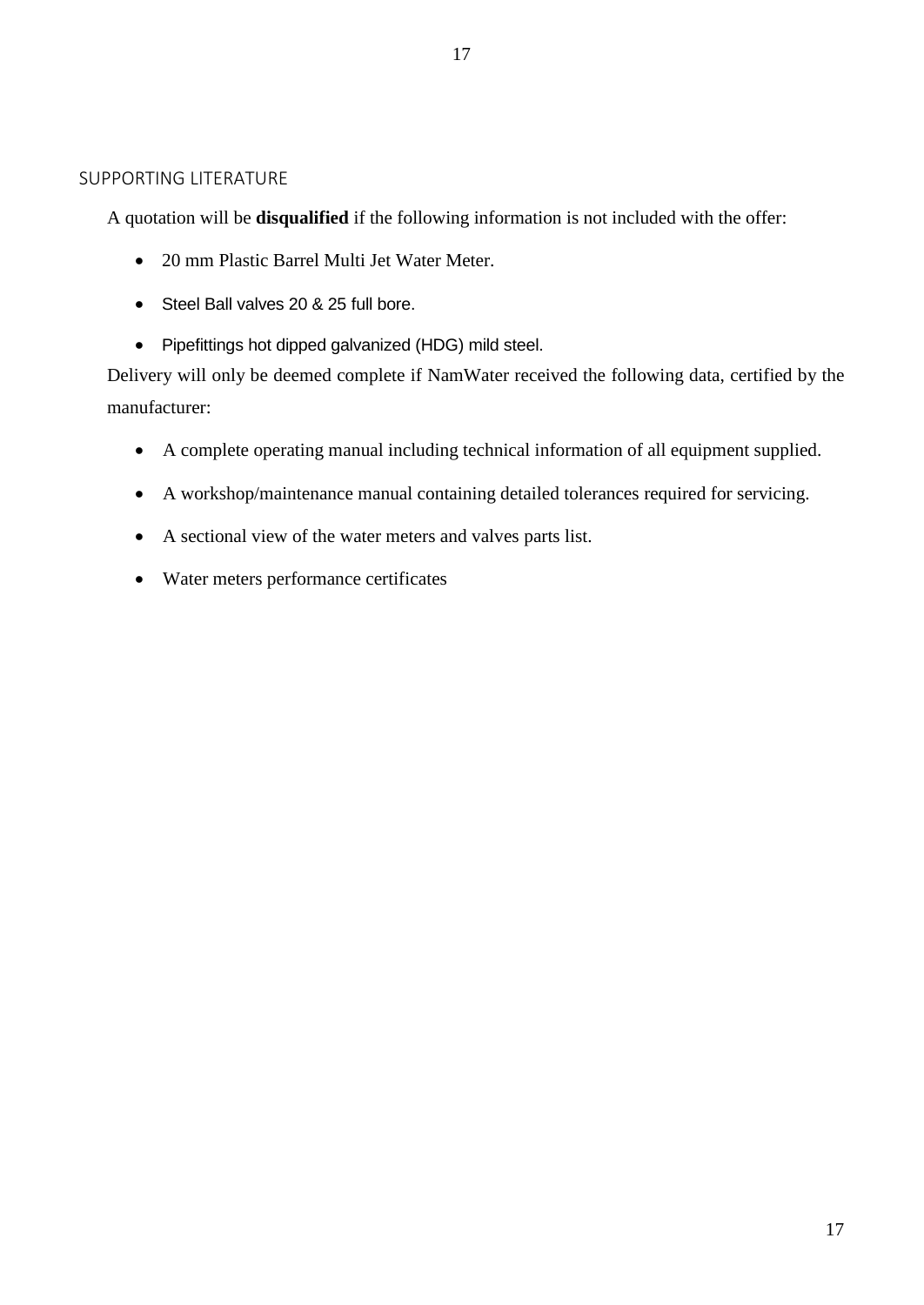| <b>Item</b><br>N <sub>0</sub> | <b>Technical Specification Required</b>                              | Compliance<br><b>of</b><br><b>Specification</b><br><b>Offered</b> | <b>Details of Non-</b><br><b>Compliance/Deviation</b><br>(if applicable) |
|-------------------------------|----------------------------------------------------------------------|-------------------------------------------------------------------|--------------------------------------------------------------------------|
| $A^*$                         | $B^*$                                                                | $\boldsymbol{C}$                                                  | $\boldsymbol{D}$                                                         |
| $\mathbf{1}$                  | 20 mm Plastic Barrel Multi Jet water<br>meters                       | Yes/No                                                            |                                                                          |
| $\overline{2}$                | 20 mm Steel Ball valves full bore                                    | Yes/No                                                            |                                                                          |
| $\overline{\mathbf{3}}$       | 25 mm Steel Ball Valves full bore                                    | Yes/No                                                            |                                                                          |
| $\overline{\mathbf{4}}$       | All pipefittings should be hot dipped<br>galvanized (HDG) mild steel | Yes/No                                                            |                                                                          |
|                               | All pipefitting should be packaged in<br>bags                        | Yes/No                                                            |                                                                          |
| 5                             | Fitting are not rusted                                               | Yes/No                                                            |                                                                          |
| 6                             | Fitting are not exposed to foreign matter                            | Yes/No                                                            |                                                                          |

# **SECTION V: SPECIFICATIONS AND COMPLIANCE SHEET**

## **Specifications and Compliance Sheet Authorised By:**

| Name:                            |  | Signature: |  |
|----------------------------------|--|------------|--|
| Position:                        |  | Date:      |  |
| Authorised for and on behalf of: |  | Company    |  |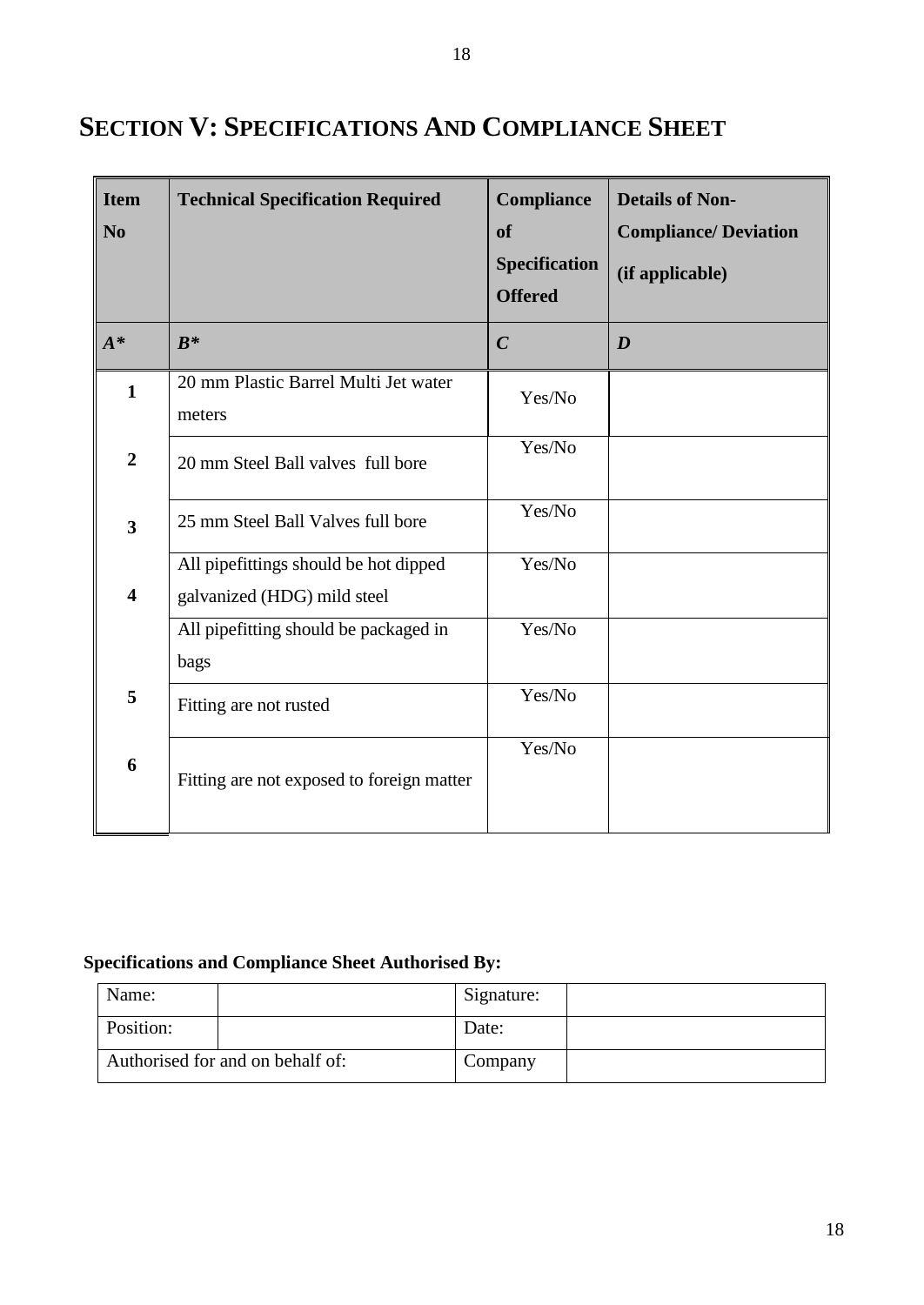# **SECTION VI: GENERAL CONDITIONS OF CONTRACT AND CONTRACT AGREEMENT**

Any resulting contract shall be placed by means of a Purchase Order/Letter of Acceptance and shall be subject to the General Conditions of Contract (GCC) for the Procurement of Goods (Ref. **G/RFQ-GCC**) [www.namwater.com.na](http://www.namwater.com.na/) except where modified by the Special Conditions below.

## **SECTION VI: CONTRACT AGREEMENT**

Any resulting contract shall be placed by means of a Purchase Order/Letter of Acceptance and shall be subject to the General Conditions of Contract (GCC) for the Procurement of Goods except where modified by the Special Conditions below.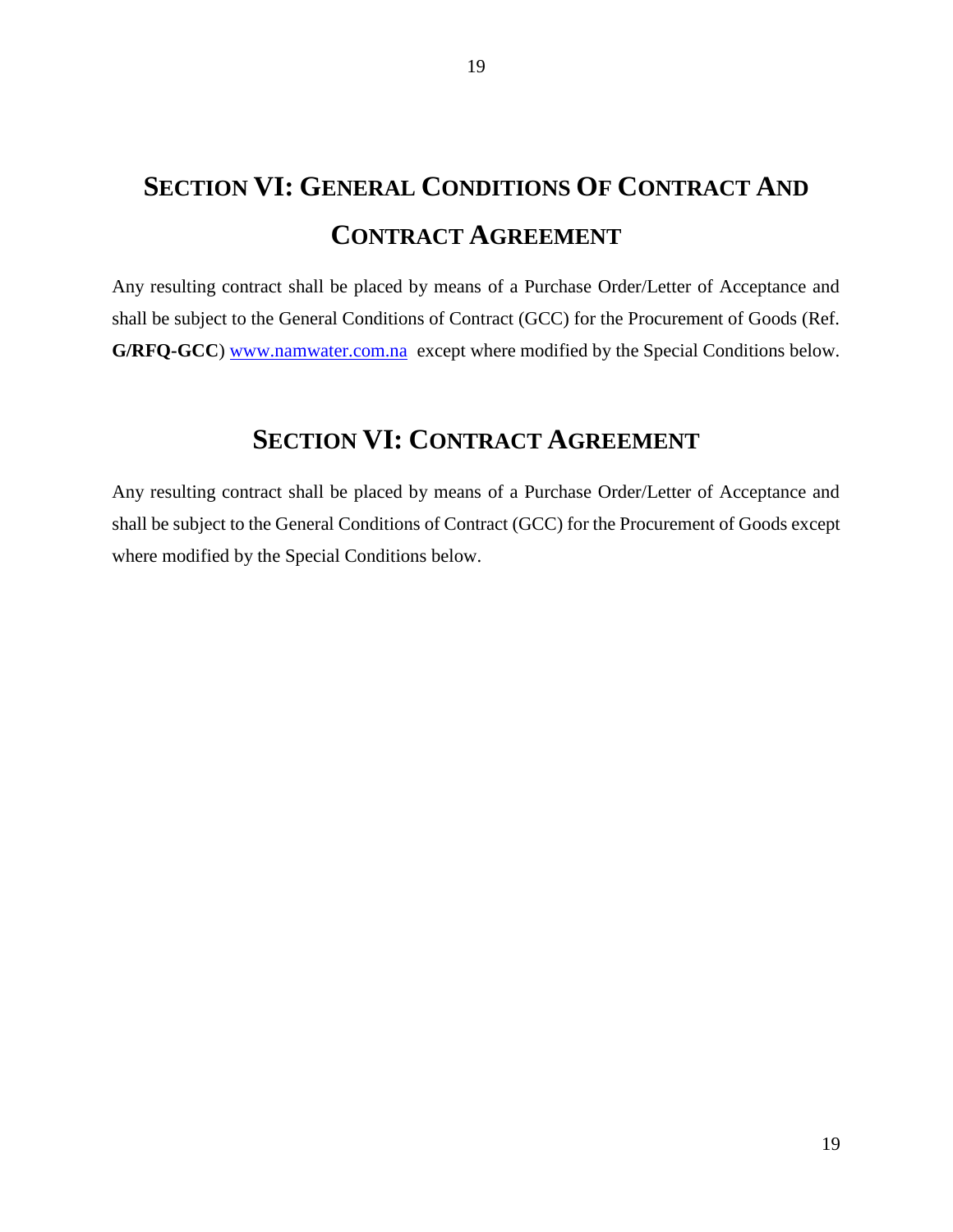# **SECTION VII: SPECIAL CONDITIONS OF CONTRACT**

Procurement Reference Number: **G/RFQ/NW-009/2023**

The clause numbers given in the first column correspond to the relevant clause number of the GCC.

| <b>Subject and GCC</b><br>clause reference | <b>Special Conditions</b>                                                      |
|--------------------------------------------|--------------------------------------------------------------------------------|
| <b>Site</b>                                | The Site/final destination for delivery of the Goods is                        |
| GCC 1.1(m)                                 | <b>NamWater Stores</b>                                                         |
|                                            | <b>Katima</b>                                                                  |
| <b>Incoterms Edition</b>                   | Incoterms shall be governed by the rules prescribed in Incoterms 2010.         |
| $GCC\ 4.2(b)$                              |                                                                                |
| <b>Notices</b>                             | Any notice shall be sent to the following addresses:                           |
| <b>GCC 8.1</b>                             | For NamWater, the address and the contact name shall be:                       |
|                                            | <b>The Accounting Officer</b>                                                  |
|                                            | E-mail: bids@namwater.com.na                                                   |
|                                            | Private Bag 13389 Windhoek, Namibia.                                           |
|                                            | For the Supplier, the address and contact name shall be:                       |
|                                            |                                                                                |
| <b>Disputes</b>                            | The rules of procedures for arbitration proceedings pursuant to GCC 10.2 shall |
| <b>GCC 10.2</b>                            | be as follows:                                                                 |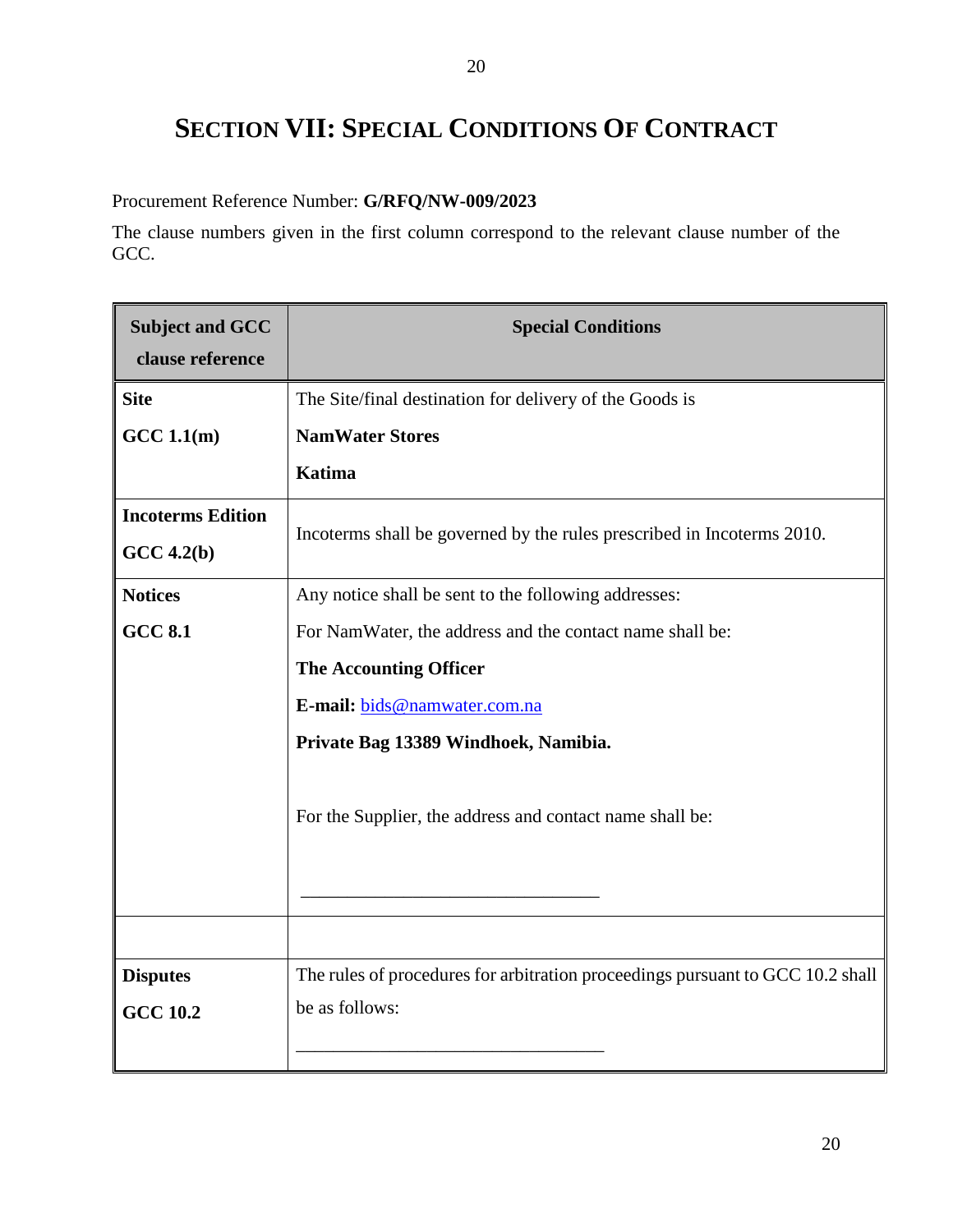| <b>Subject and GCC</b><br>clause reference | <b>Special Conditions</b>                                                                                                                                                                                                                                                                                                                                                                                          |
|--------------------------------------------|--------------------------------------------------------------------------------------------------------------------------------------------------------------------------------------------------------------------------------------------------------------------------------------------------------------------------------------------------------------------------------------------------------------------|
| <b>Delivery</b> and                        | The Goods are to be delivered 4 weeks from the date of Purchase Order or                                                                                                                                                                                                                                                                                                                                           |
| <b>Documents</b>                           | Letter of Acceptance.                                                                                                                                                                                                                                                                                                                                                                                              |
| <b>GCC 13.1</b>                            | The documents to be furnished by the Supplier are:                                                                                                                                                                                                                                                                                                                                                                 |
|                                            | (a) signed delivery note<br>(b) Invoice                                                                                                                                                                                                                                                                                                                                                                            |
| <b>Price Adjustment</b>                    | The price charge for the Goods supplied and the related Services performed                                                                                                                                                                                                                                                                                                                                         |
| <b>GCC 15.1</b>                            | shall not be adjustable.                                                                                                                                                                                                                                                                                                                                                                                           |
| <b>Terms of Payment</b>                    | The structure of payments shall be: full payment following delivery of the                                                                                                                                                                                                                                                                                                                                         |
| <b>GCC 16.1</b>                            | Supplies and submission of an invoice and the documents listed in clause<br>13.1                                                                                                                                                                                                                                                                                                                                   |
| <b>Terms of Payment</b>                    | NamWater shall make payments not later than thirty days after submission of                                                                                                                                                                                                                                                                                                                                        |
| <b>GCC 16.3</b>                            | an invoice and its certification.                                                                                                                                                                                                                                                                                                                                                                                  |
| <b>Terms of Payment</b><br><b>GCC 16.4</b> | The price shall not be adjustable to the fluctuation in the rate of exchange.                                                                                                                                                                                                                                                                                                                                      |
| <b>Payment Period</b>                      | The method and conditions of payments to be made to the Supplier under this                                                                                                                                                                                                                                                                                                                                        |
| <b>GCC 16.5</b>                            | Contract shall be as follows:                                                                                                                                                                                                                                                                                                                                                                                      |
|                                            | i) On Acceptance: The Contract Price of goods received shall be paid<br>no later than thirty (30) days of receipt of the Goods upon submission of<br>an invoice (showing Purchaser's name; the Procurement Reference<br>number, description of payment and total amount, signed in original,<br>stamped or sealed with the company stamp/seal) supported by the<br>Acceptance Certificate issued by the Purchaser. |
| <b>Performance</b>                         | No performance security is required<br>(i)                                                                                                                                                                                                                                                                                                                                                                         |
| <b>Security</b>                            |                                                                                                                                                                                                                                                                                                                                                                                                                    |
| <b>GCC 18.1</b>                            |                                                                                                                                                                                                                                                                                                                                                                                                                    |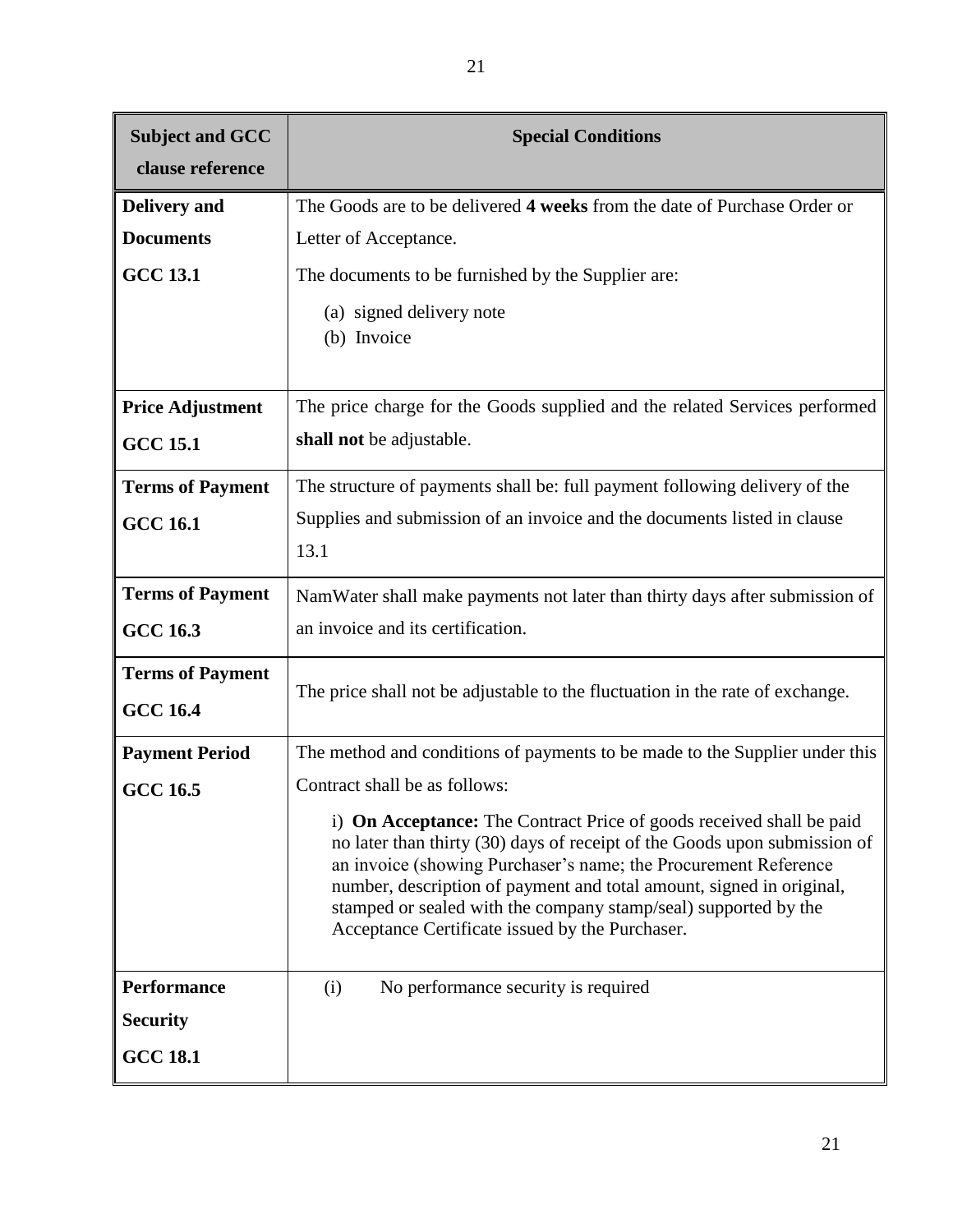| <b>Subject and GCC</b>     | <b>Special Conditions</b>                                                   |  |  |
|----------------------------|-----------------------------------------------------------------------------|--|--|
| clause reference           |                                                                             |  |  |
| <b>Packing</b>             | The packing, marking and documentation within and outside the packages      |  |  |
| <b>GCC 23.2</b>            | shall be:                                                                   |  |  |
|                            | G/RFQ/NW-009/2023                                                           |  |  |
|                            | Supply and Delivery of Pipe Fitting and Water Meters for Katima-            |  |  |
|                            | <b>Sibinda Water Carrier Restoration Project.</b>                           |  |  |
|                            | <b>NamWater</b>                                                             |  |  |
|                            | <b>Aigams Building</b>                                                      |  |  |
|                            | <b>Northern Industrial Area</b>                                             |  |  |
|                            | Windhoek                                                                    |  |  |
| <b>Transportation</b>      |                                                                             |  |  |
| <b>GCC 25</b>              | The Goods shall be delivered: DDP - Delivered Duty Paid                     |  |  |
| <b>Inspection and Test</b> | The inspection and tests shall be: On Delivery at the NamWater Stores,      |  |  |
| <b>GCC 26.1</b>            | <b>Katima</b>                                                               |  |  |
| Liquidated                 | Liquidated damages for the whole contract are 0.5% per day. The maximum     |  |  |
| <b>Damages</b>             | amount of liquidated damages for the whole contract is 10% of the final     |  |  |
| <b>GCC 27.1</b>            | contract price.                                                             |  |  |
| Warranty                   | The period of validity of the warranty shall be: 12 month for all the parts |  |  |
| <b>GCC 28.3</b>            | supplied                                                                    |  |  |
| <b>Repair and</b>          |                                                                             |  |  |
| <b>Replacement</b>         |                                                                             |  |  |
| <b>GCC 28.5</b>            | The period for repair or replacement shall be: $30 \text{ day}(s)$          |  |  |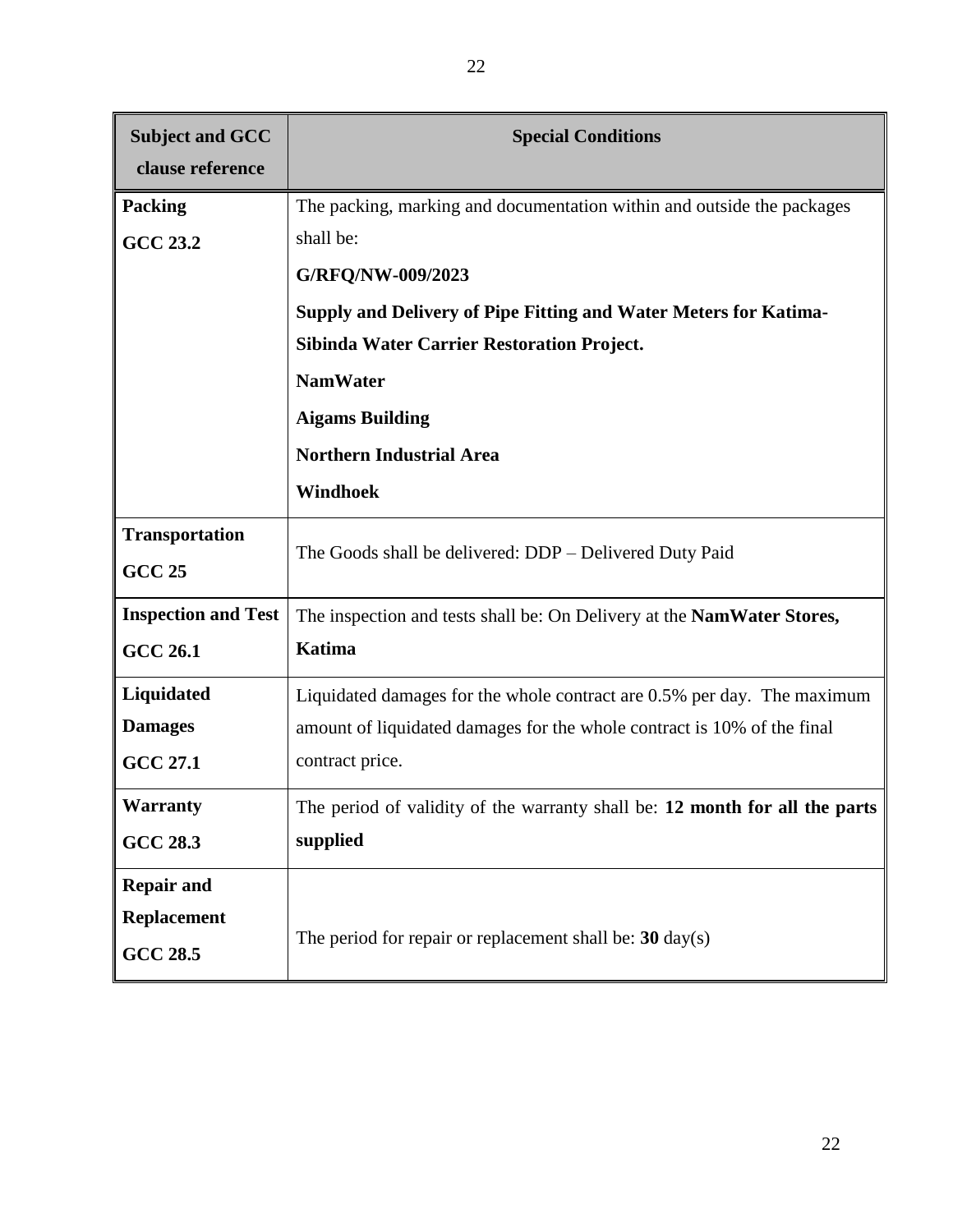# **SCHEDULE 2**

## Cost Structure For Value Added Calculation Per Product

| COST STRUCTURE FOR VALUE ADDED CALCULATION         |     |           |  |  |  |
|----------------------------------------------------|-----|-----------|--|--|--|
| <b>PER PRODUCT</b>                                 |     |           |  |  |  |
|                                                    | N\$ | N\$       |  |  |  |
| <b>Raw Materials, Accessories &amp; Components</b> |     |           |  |  |  |
| Imported (CIF)<br>$\bullet$                        |     |           |  |  |  |
| Local (VAT & Excise Duty Fee)<br>$\bullet$         |     |           |  |  |  |
|                                                    |     |           |  |  |  |
| <b>Labour Cost</b>                                 |     |           |  |  |  |
| Direct Labour<br>$\bullet$                         |     | $\bullet$ |  |  |  |
| <b>Clerical Wages</b><br>$\bullet$                 |     | $\bullet$ |  |  |  |
| Salaries to Management<br>$\bullet$                |     |           |  |  |  |
|                                                    |     |           |  |  |  |
| <b>Utilities</b>                                   |     |           |  |  |  |
| Electricity<br>$\bullet$                           |     |           |  |  |  |
| Water                                              |     |           |  |  |  |
| Telephone<br>$\bullet$                             |     | .         |  |  |  |
|                                                    |     |           |  |  |  |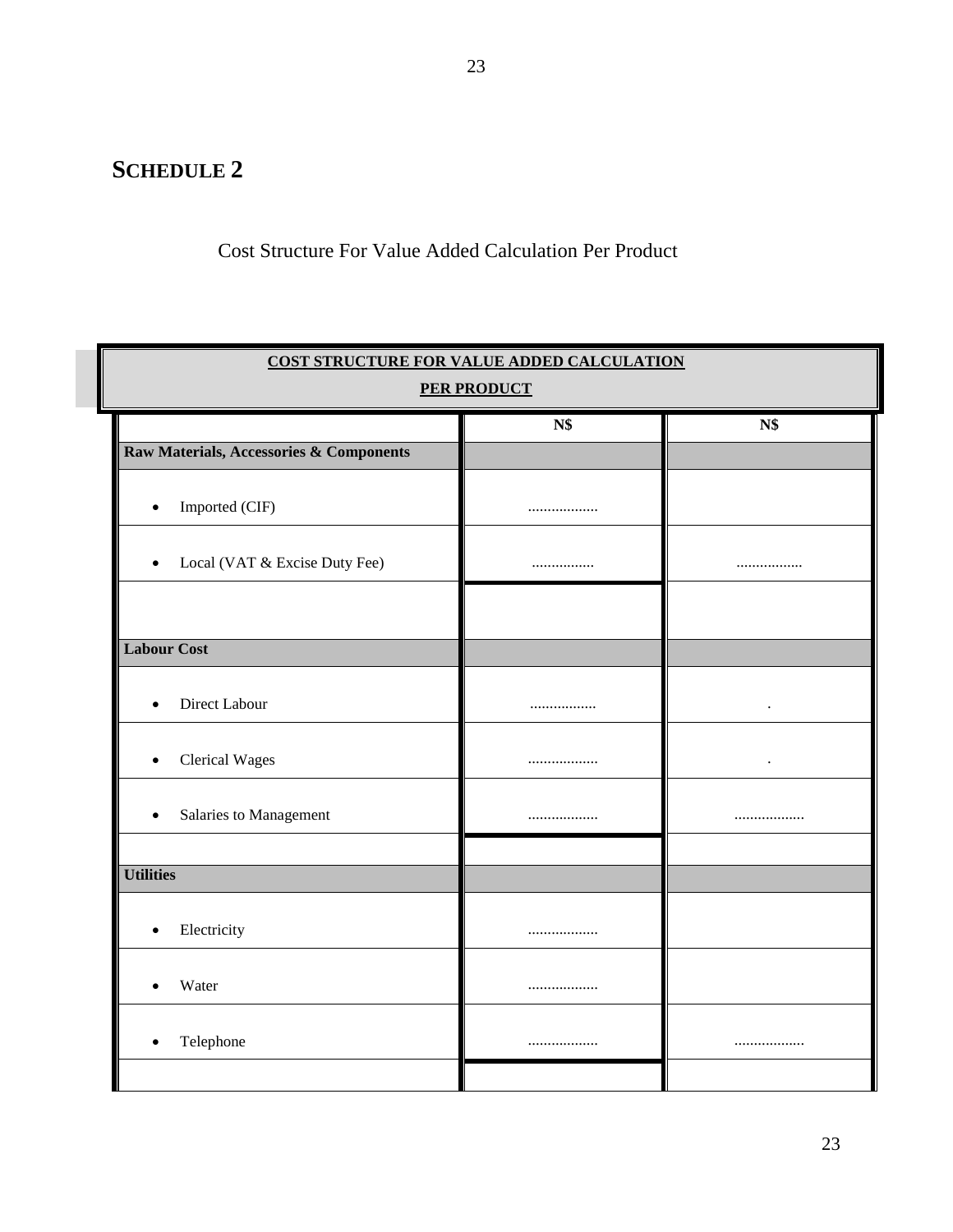| <b>Depreciation</b>      |      |
|--------------------------|------|
|                          |      |
|                          |      |
| <b>Interest on Loans</b> |      |
|                          |      |
| Rent                     | <br> |
|                          |      |
| Other (please specify)   |      |
|                          |      |
|                          |      |
|                          |      |
|                          |      |
|                          |      |
|                          | <br> |
| <b>TOTAL COST</b>        |      |
|                          |      |
|                          |      |

**Local Value Added = Total Cost – Cost of imported inputs x 100**

 **Total Cost**

**NB! The cost structure should be certified by a Certified Accountant**